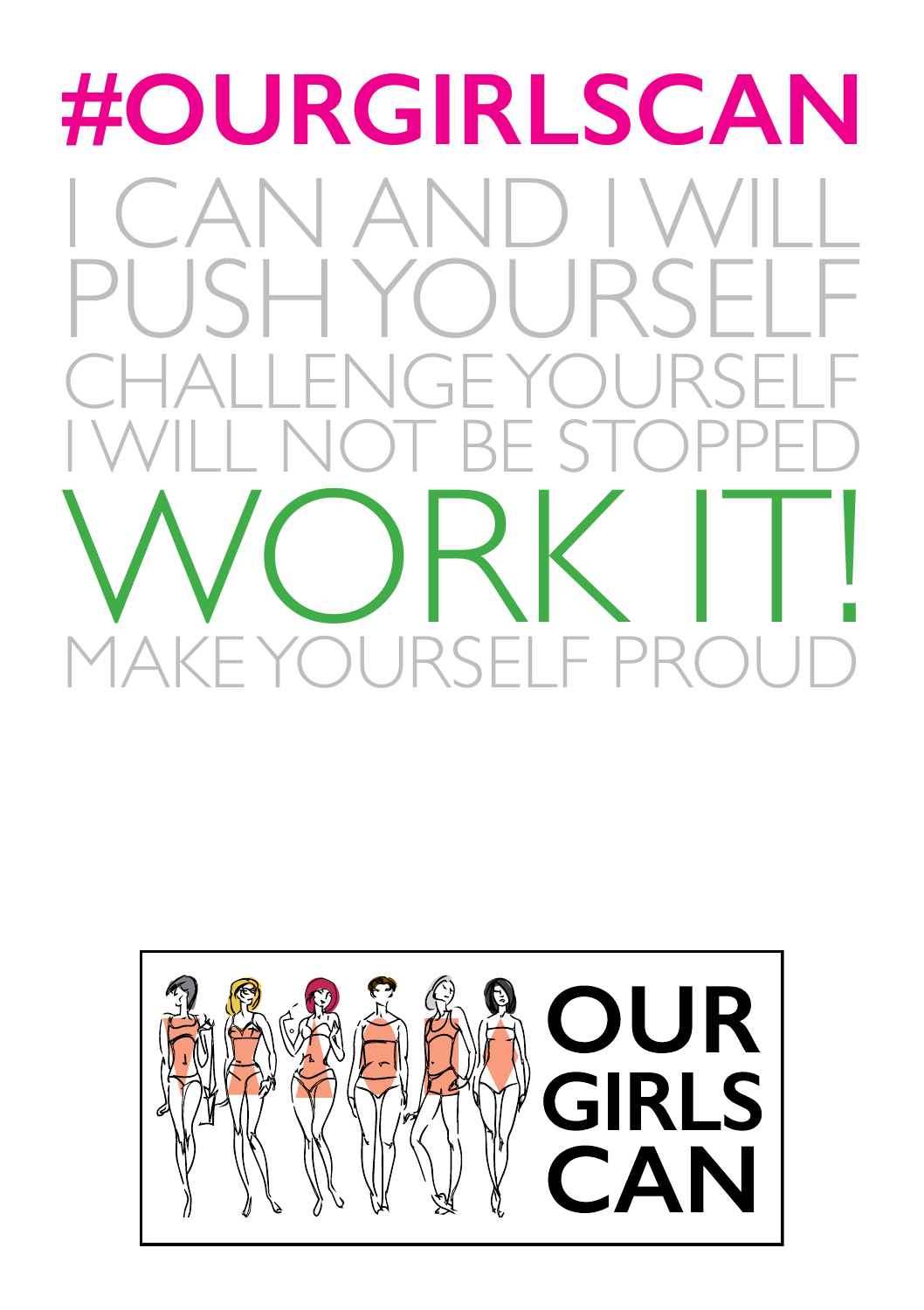

At the heart of Catholic teaching about humanity is the belief that every person is made in the image and likeness of God

The Catholic church teaches that a human person has a body, created as a result of human reproduction, which is mortal.

## **THE BODY IS THE TEMPLE OF THE Holy Spirit and DESERVES THE greatest respect and dignity.**

"Do you not know that your body is a temple of the Holy Spirit, who is in you, *whom you have received from God? You are not your own as you were bought at a price. Therefore honour God with your body"* (I Corinthians 6:19-20)

**Life and physical health are precious gifts entrusted to us by God. We must take reasonable care of them, taking into account the needs of others and the common good.**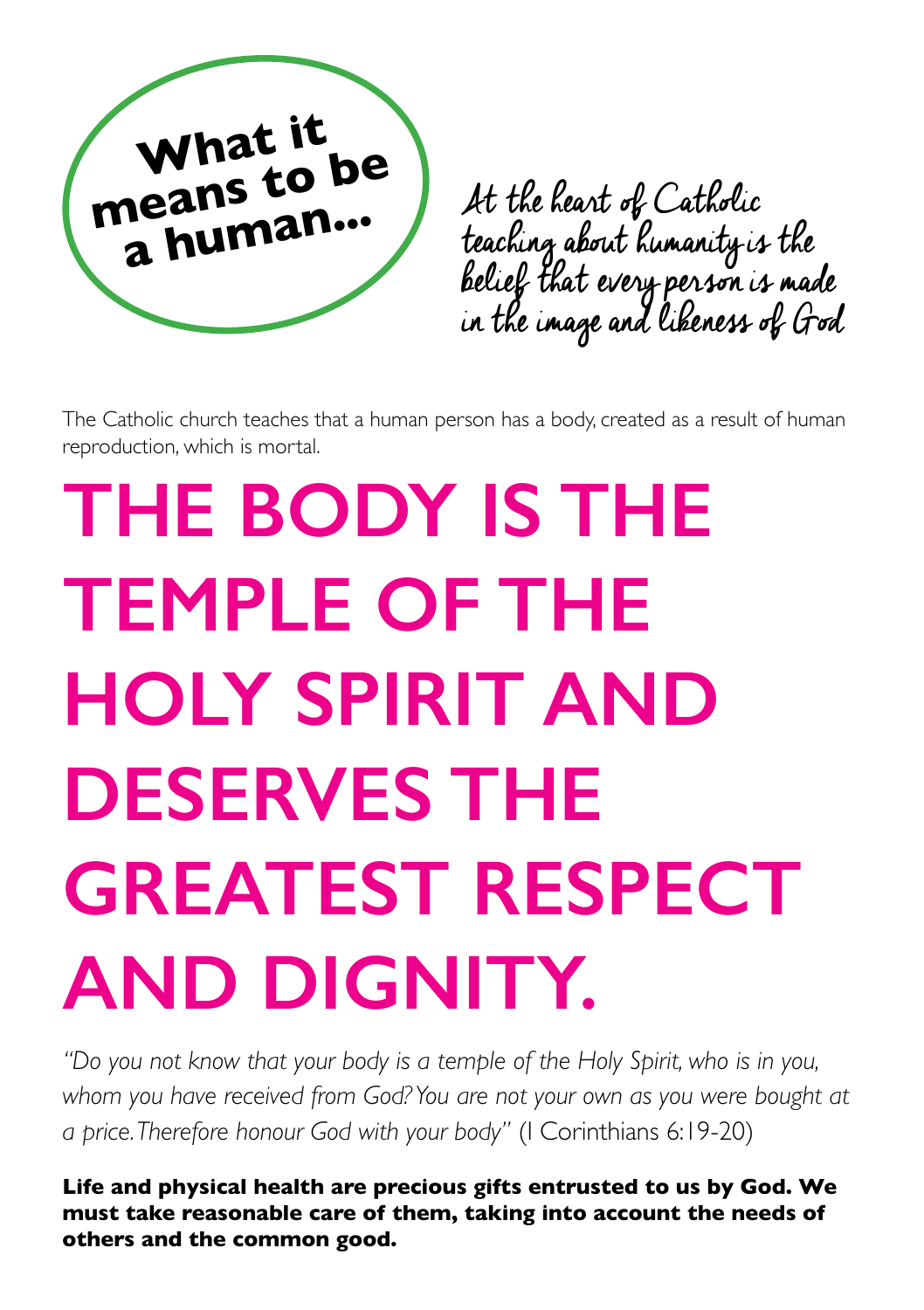

**Example:** I would like to increase my fitness so that I can play sport for longer without getting tired. I want to be able to run 3 miles in under 30 minutes. I'm going to do this by running 3 times a week and seeing if I can improve my time.

| ſ              |  |
|----------------|--|
|                |  |
|                |  |
|                |  |
|                |  |
| $\overline{2}$ |  |
|                |  |
|                |  |
|                |  |
|                |  |
| $\overline{3}$ |  |
|                |  |
|                |  |
|                |  |
|                |  |
|                |  |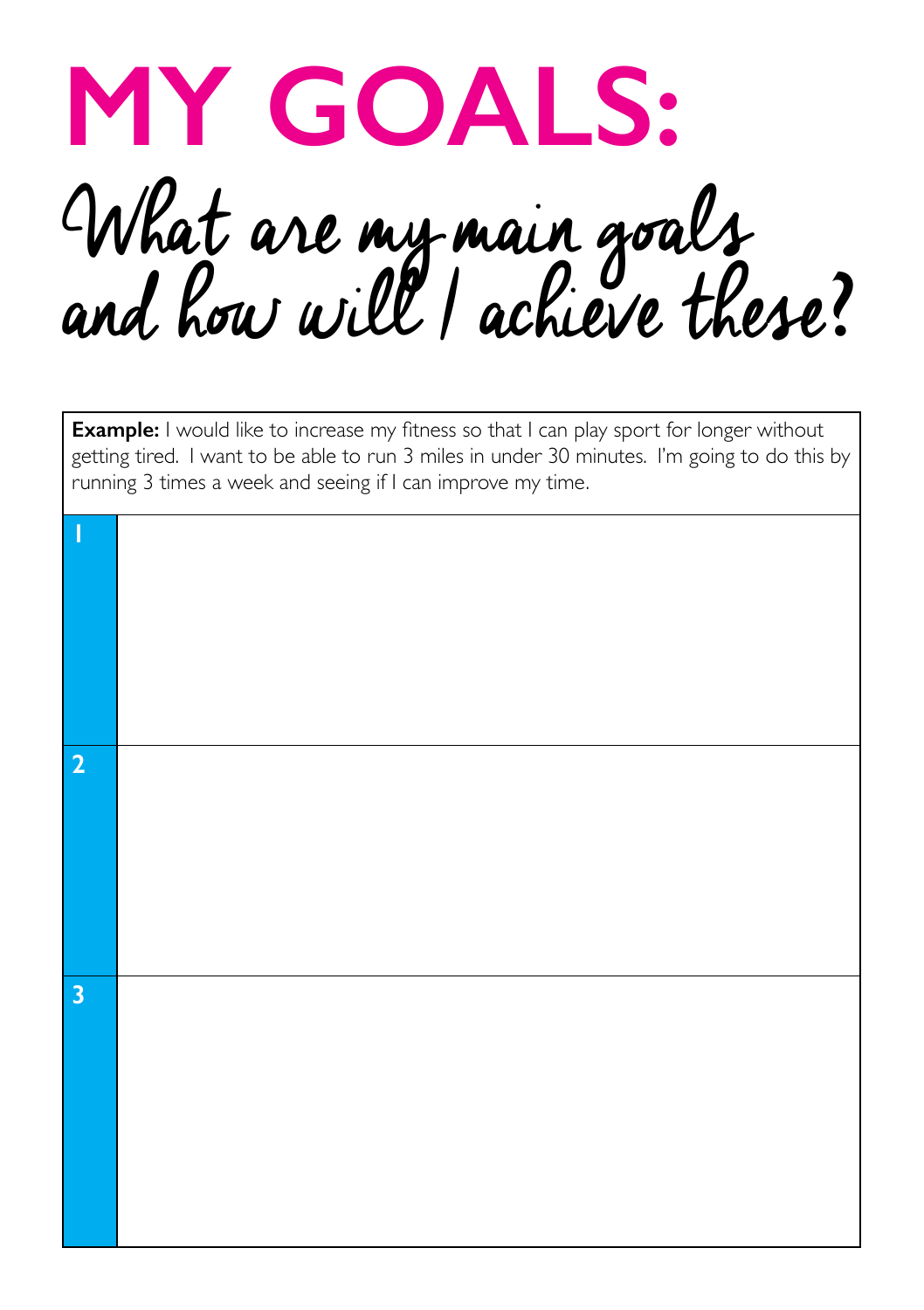# **#ourgirlscan**



A new campaign called 'This Girl Can' has recently started around the UK. It's a celebration of active women up and down the country who are doing their thing no matter how well they do it, how they look or even how red their face gets. This campaign is supported by large organisations such as Nike.

Here at St Joseph's we want to celebrate all the success of our incredible ladies and we are starting with you! We will be calling our initiative 'Our Girls Can'. We will be opening this to every girl in the school and yes… this includes the staff too.

We want to see any activities or exercises you do from running and canoeing to karate and tennis. This can be as a group, partners or even just as an individual. We are celebrating EVERYTHING!

We want you to create your own photos (like the one at the top of this page) and to come up with some creative slogans to go with your photos. Our favourite efforts will win prizes!

As well as photos, we also want to see our girls in action. Start getting handy with a camera because we are looking for short video clips where you can demonstrate your skills and show us how hard you are working. This is yet another excuse for MORE prizes!

In return for all your hard work, some of the staff at St Joseph's will be joining in with the initiative and we will be sharing our own experiences. If you are interested in seeing how your teachers train or you want to be in on our secrets to a healthy and balanced lifestyle then get involved and we'll share some of our top tips with you. We will be using Twitter as our base for your photos and videos. In order to be fully involved in this you will need to follow

## **@StJoesRCpe**

We want you to use #OURGIRLSCAN whenever you post anything so that we can all follow your progress!

## **GOOD LUCK!**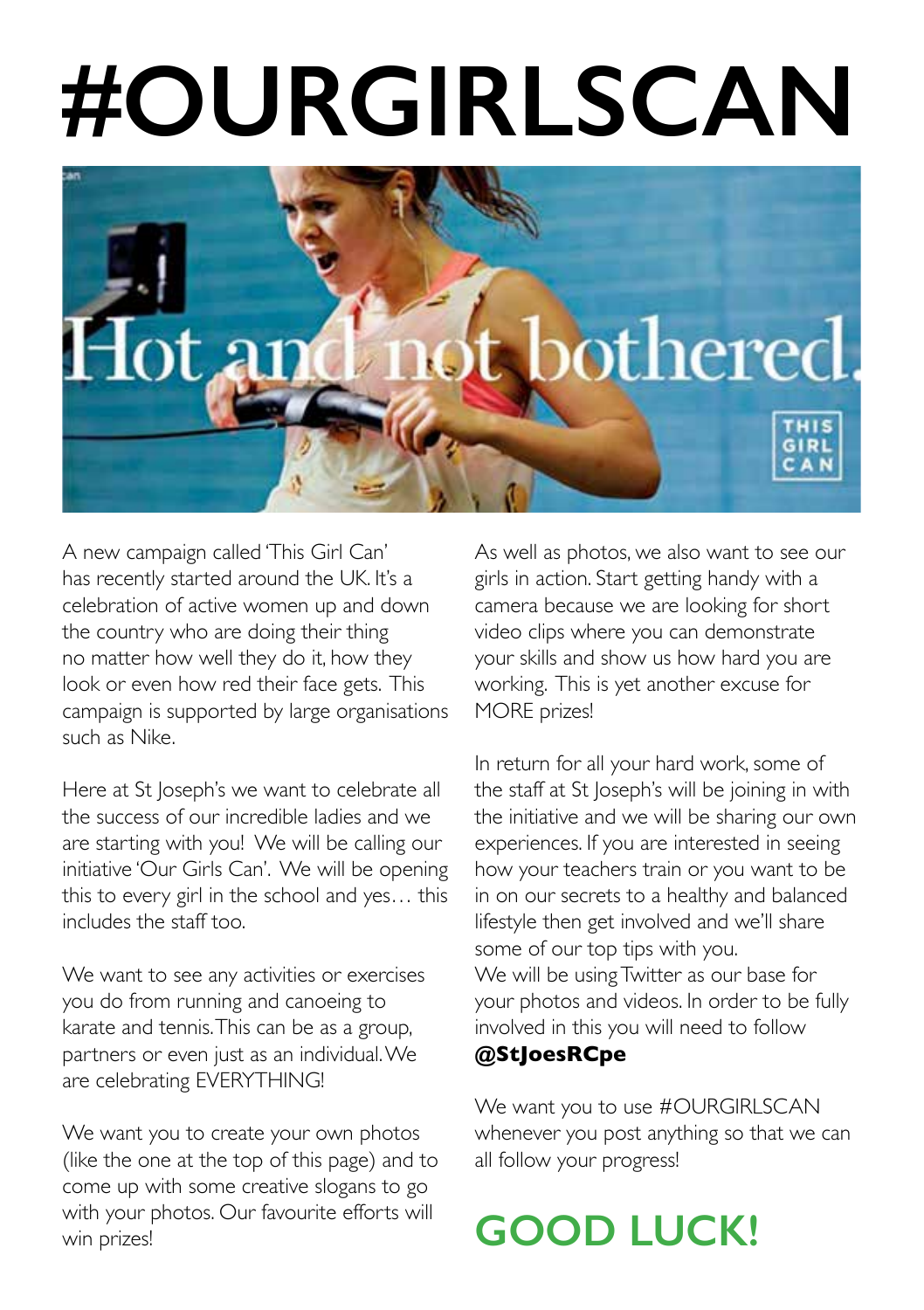# reasons to exercise...

| ī                       | Lifts your mood                |
|-------------------------|--------------------------------|
| $\overline{\mathbf{2}}$ | Improves learning abilities    |
| 3                       | Builds self-esteem             |
| 4                       | Keeps your brain fit           |
| 5                       | Keeps your body fit and able   |
| 6                       | Boosts your immune health      |
| 7                       | Boosts your immune system      |
| 8                       | Reduces stress                 |
| 9                       | Makes you feel happier         |
| $\overline{10}$         | Has anti-ageing effects        |
| п                       | Improves skin tone and colour  |
| $\overline{2}$          | Improves sleeping patterns     |
| 13                      | Helps prevent strokes          |
| 14                      | Improves joint function        |
| 15                      | Improves muscle strength       |
| Ī6                      | Alleviates anxiety             |
| $\overline{17}$         | Sharpens memory                |
| 18                      | Helps to control addictions    |
| <u>19</u>               | Boosts productivity            |
| 20                      | Boosts creative thinking       |
| 21                      | Improves body image            |
| 22                      | Gives you confidence           |
| 23                      | Helps you keep focused in life |
| 24                      | Improves eating habits         |
| 25                      | Increases longevity            |

| 26 | Strengthens your bones            |
|----|-----------------------------------|
| 27 | Strengthens your heart            |
| 28 | Improves posture                  |
| 29 | Prevents colds                    |
| 30 | Improves appetite                 |
| 31 | Improves cholesterol              |
| 32 | Lowers risk of (some) cancers     |
| 33 | Lower high blood pressure         |
| 34 | Lowers risk of diabetes           |
| 35 | Fights dementia                   |
| 36 | Eases back pain                   |
| 37 | Decreases osteoporosis risk       |
| 38 | Reduces feelings of depression    |
| 39 | Prevents muscle loss              |
| 40 | Increases energy and endurance    |
| 41 | Increases sports performance      |
| 42 | Increases pain resistance         |
| 43 | Improves balance and coordination |
| 44 | Improves oxygen supply to cells   |
| 45 | Improves concentration            |
| 46 | Helps with self control           |
| 47 | Lessens fatigue                   |
| 48 | Makes life more exciting          |
| 49 | Improves overall quality of life  |
| 50 | Exercise makes you feel great!    |

**Pick 5 of these reasons that appeal to you and make you feel motivated to take part in physical activity.**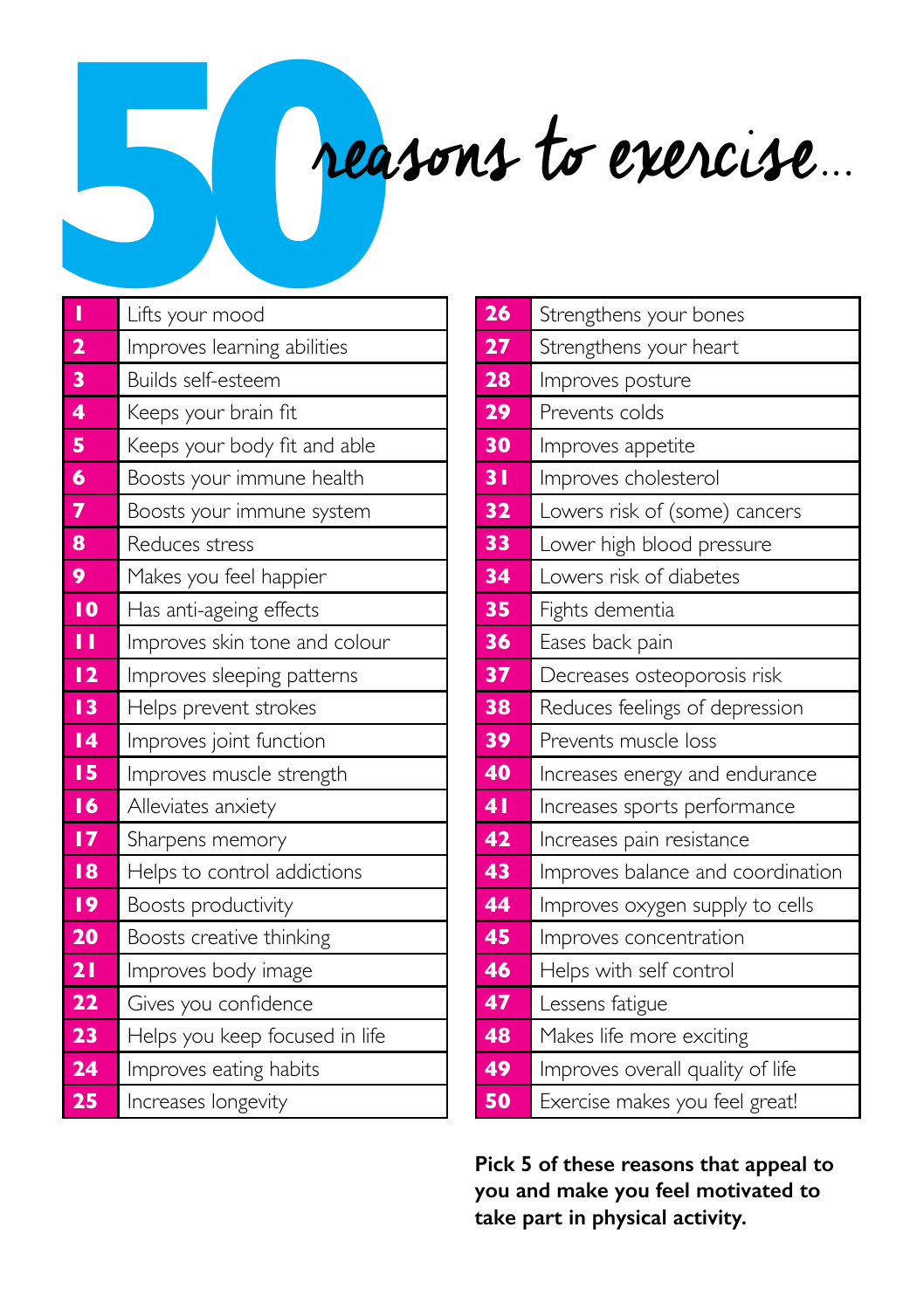# **dress styles**

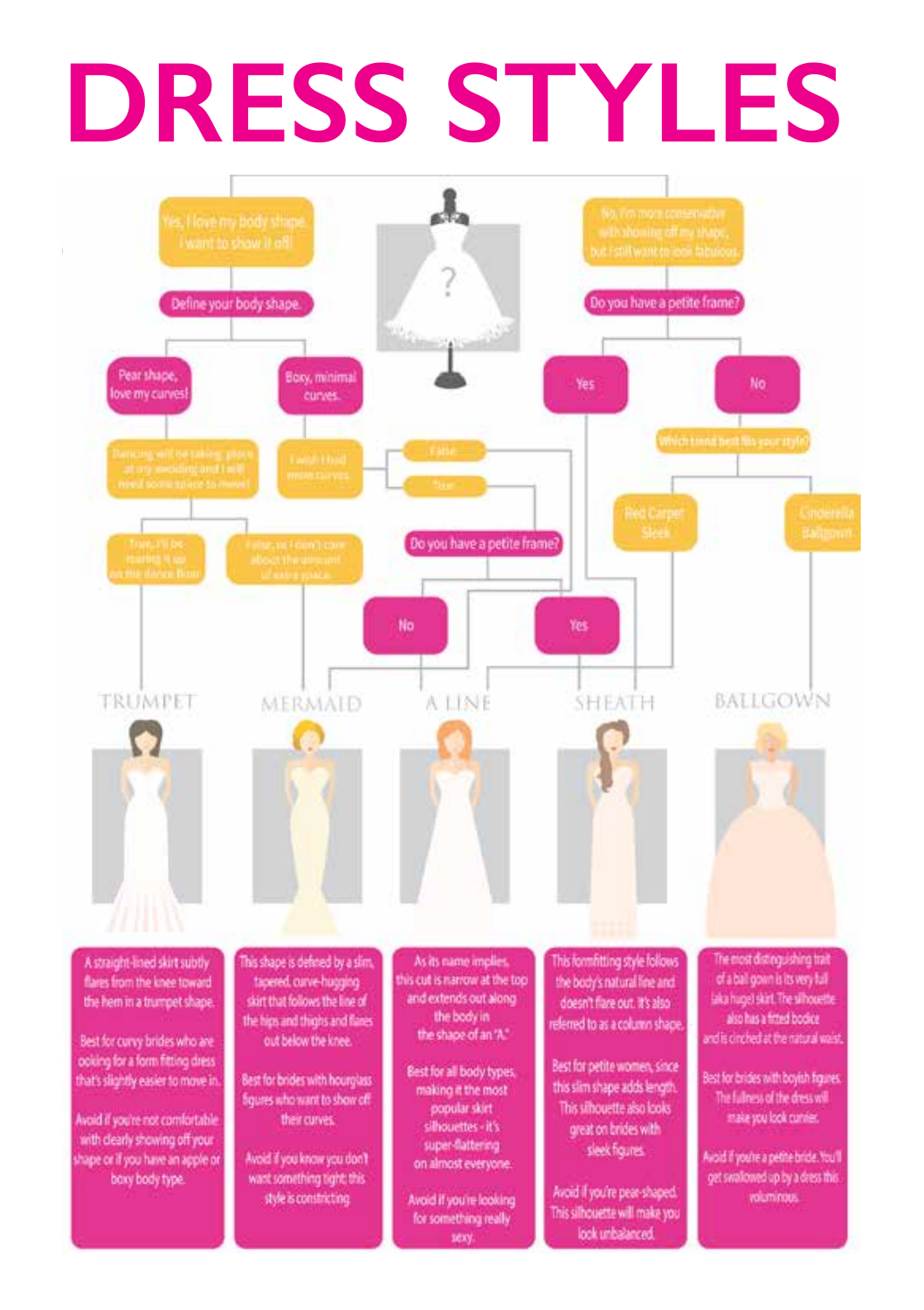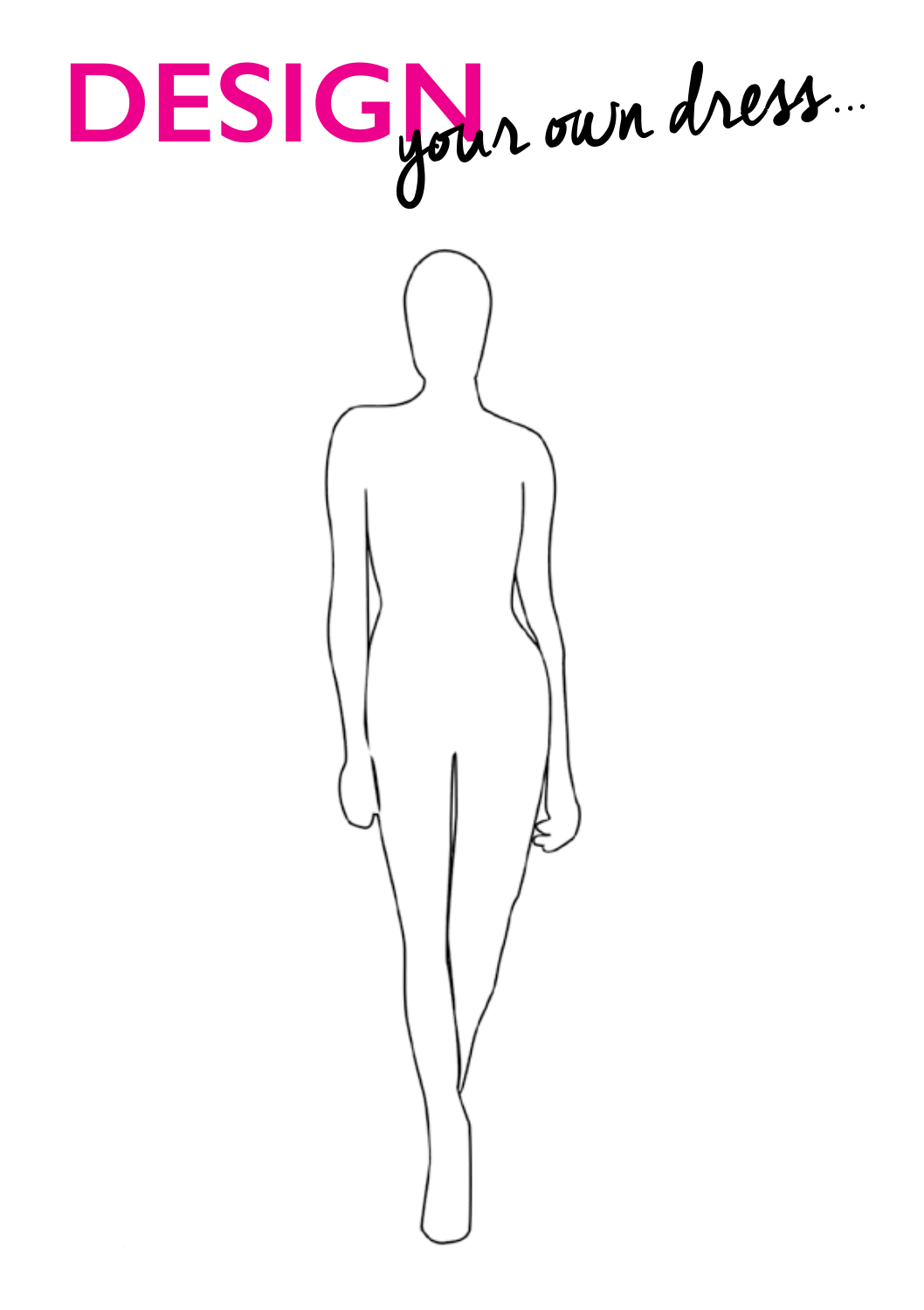



Mrs Yates' Sporting Profile:

## **What is your favourite sport to play? Nethall**

## **What is your favourite sport to watch?**

I like watching most sports, but I prefer watching them live.

## **What does your weekly training program look like?**

I tend to train at least three mornings before school in the PE department gym and I will go for a run then twice a week. Sometimes my son runs with me.

## **Do you have any tips for eating healthily?**

I eat a real balance of food. I don't eat much fried food because I don't like the taste.

## **What is your favourite fruit?**

I really like grapes and pomegranate.

## **What is your guilty food pleasure?**

My real indulgence is cheese.

## **What is your favourite exercise**?

I always ensure I complete weighted diamond sit-ups.

## **An interesting sporting fact about you?**

My best ever sporting achievement was completing the Dirty Dozen race with 5 friends in 2015. We raised £2,000 for Dementia. It was the hardest thing I have ever done but I laughed nearly all the way round the course.

## **How do you motivate yourself to train?**

I actually enjoy training as it is my opportunity to release stress and it means I get some time to myself.

### **In a few words explain how you feel before training?**

Preoccupied and tired.

## **In a few words explain how you feel after training?**

Calm and energised.

## **What is your favourite motivational quote?**

*"Make sure your worst enemy doesn't live between your own two ears."*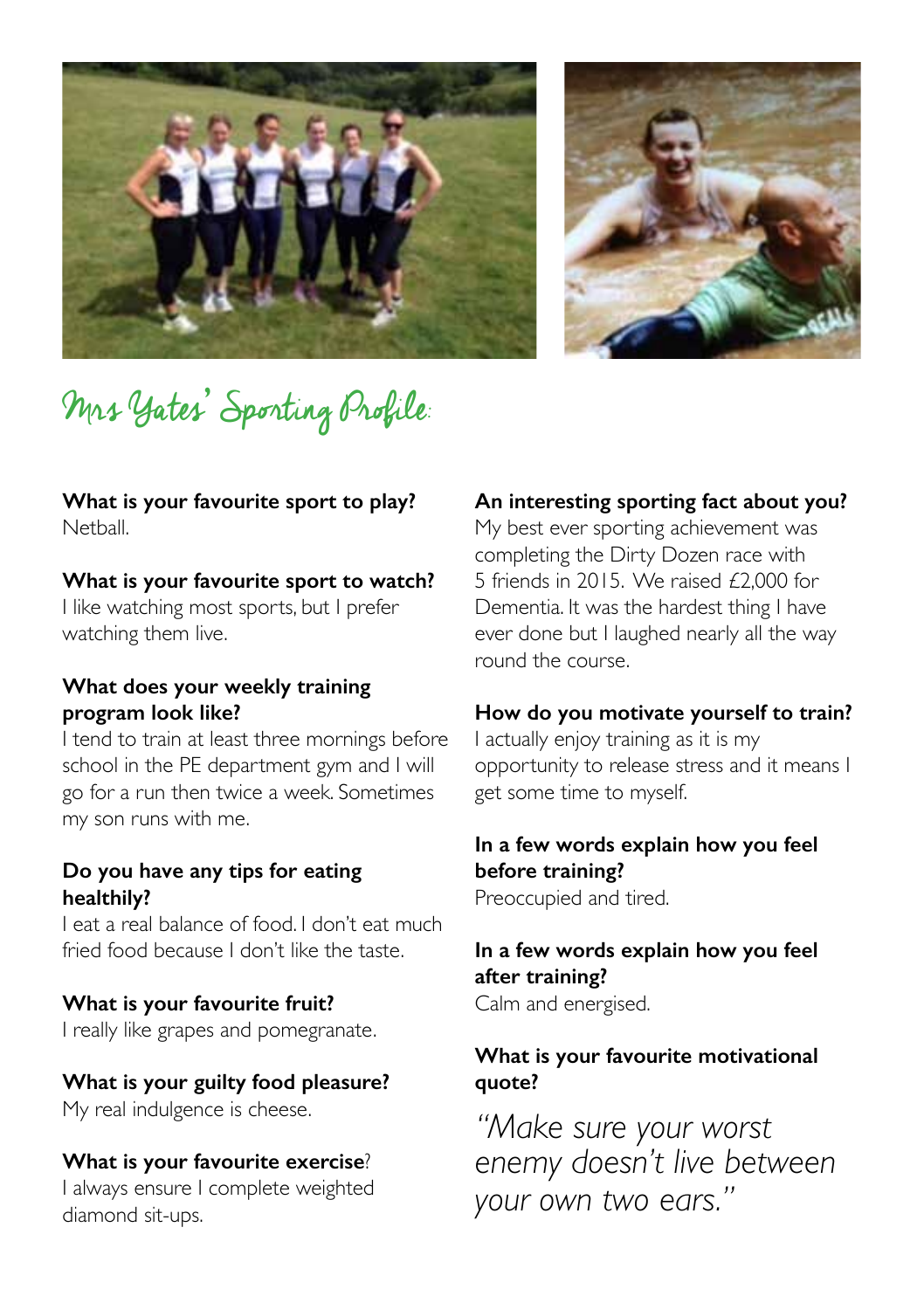

Mrs Geeves' Sporting Profile:

**What is your favourite sport to play?** Hockey, and I enjoy participating in CrossFit.

## **What is your favourite sport to watch?**

I enjoy watching a variety of sports, but mostly team sports like rugby and football.

## **What does your weekly training program look like?**

I only attend CrossFit sessions twice a week at the moment. I ensure I do one long walk a week, and am always rushing around in school and during extra-curricular clubs. Before I was pregnant, I went to CrossFit on Mondays, Tuesdays, and Thursdays, with Hockey training on Wednesdays then matches on Saturdays. Sometimes I would attend an endurance CrossFit session on a Sunday evening.

## **Do you have any tips for eating healthily?**

I used to follow the 'Paleo' diet with regards to my eating, but I have found that I really only have treats on the weekend, so try to eat 'clean' throughout the week. I do not usually eat bread, rice or pasta, but have had some during my pregnancy. It is important to enjoy your food, but obviously in moderation. You can not out-train a bad diet.

## **What is your favourite fruit?**

Raspberries, blueberries and strawberries.



## **What is your guilty food pleasure?**

Chocolate is my guilty pleasure, but I would swap chocolate for a piece of home-made cake.

## **An interesting sporting fact about you?**

I met my husband whilst we both played for the Welsh Mixed Hockey squad. I have represented Wales in Indoor and Outdoor Hockey.

## **How do you motivate yourself to train?**

I think about the positive outcomes. It enhances stress relief, allows 'Me Time'. It's about how you feel after a workout, the amount of calories burnt BUT most importantly it's about having fun with friends and pushing your body harder each time to result in bigger gains.

## **In a few words explain how you feel before training?**

Determined, competitive and motivated.

## **In a few words explain how you feel after training?**

Energised, accomplished and stress relieved.

## **What is your favourite motivational quote?**

*"Every strike brings me closer to the next home run."*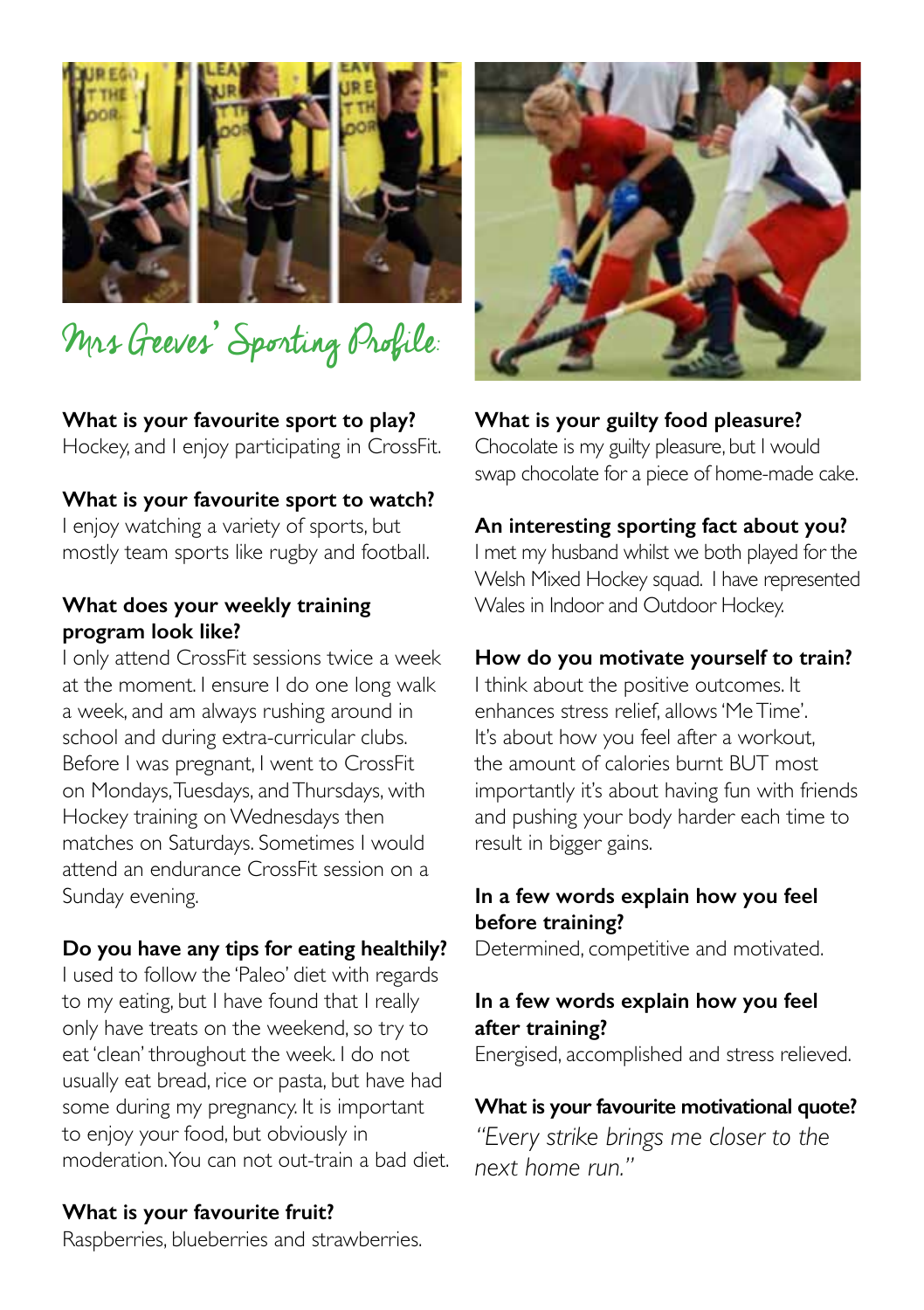

Miss Russell' s Sporting Profile:

**What is your favourite sport to play?** Football or badminton.

## **What is your favourite sport to watch?**

I enjoy watching any sport, especially if I get to go and watch it live.

## **What does your weekly training program look like?**

I train five times a week. I take part in boxing classes three times a week after work. On Saturdays and Sundays I like to mix it up a bit and do some running, circuit training and weight training.

### **Do you have any tips for eating healthily?**

I've started following 'The Body Coach' recipes. Joe Wickes is a social media sensation and has made cooking fun and interesting. You can find his recipes on Facebook, Twitter and Instagram.

### **What is your favourite fruit?**

I LOVE grapes and raspberries.

#### **What is your guilty food pleasure?**

I can't get enough of chocolate … oops!

## **What is an interesting sporting fact about you?**

I achieved my Black Belt in American Kenpo Karate at the age of 14. I was the youngest female to achieve this and went on to teach younger students.

### **How do you motivate yourself to train?**

I absolutely love training so I don't find it too hard to motivate myself. If I'm tired after work I put on some loud upbeat music, I throw on my favourite gym outfit and I remind myself of how good I will feel.

## **What is your favourite exercise?**

Burpees because they use every part of your body. Back squats because I love to watch myself progressing and increasing the weight every week.

## **In a few words explain how you feel before training?**

Tired, yet keen and excited.

## **In a few words explain how you feel after training?** Buzzing, energetic and proud.

## **What is your favourite motivational quote?**

*"The greatest pleasure in life is doing what people say you cannot do."*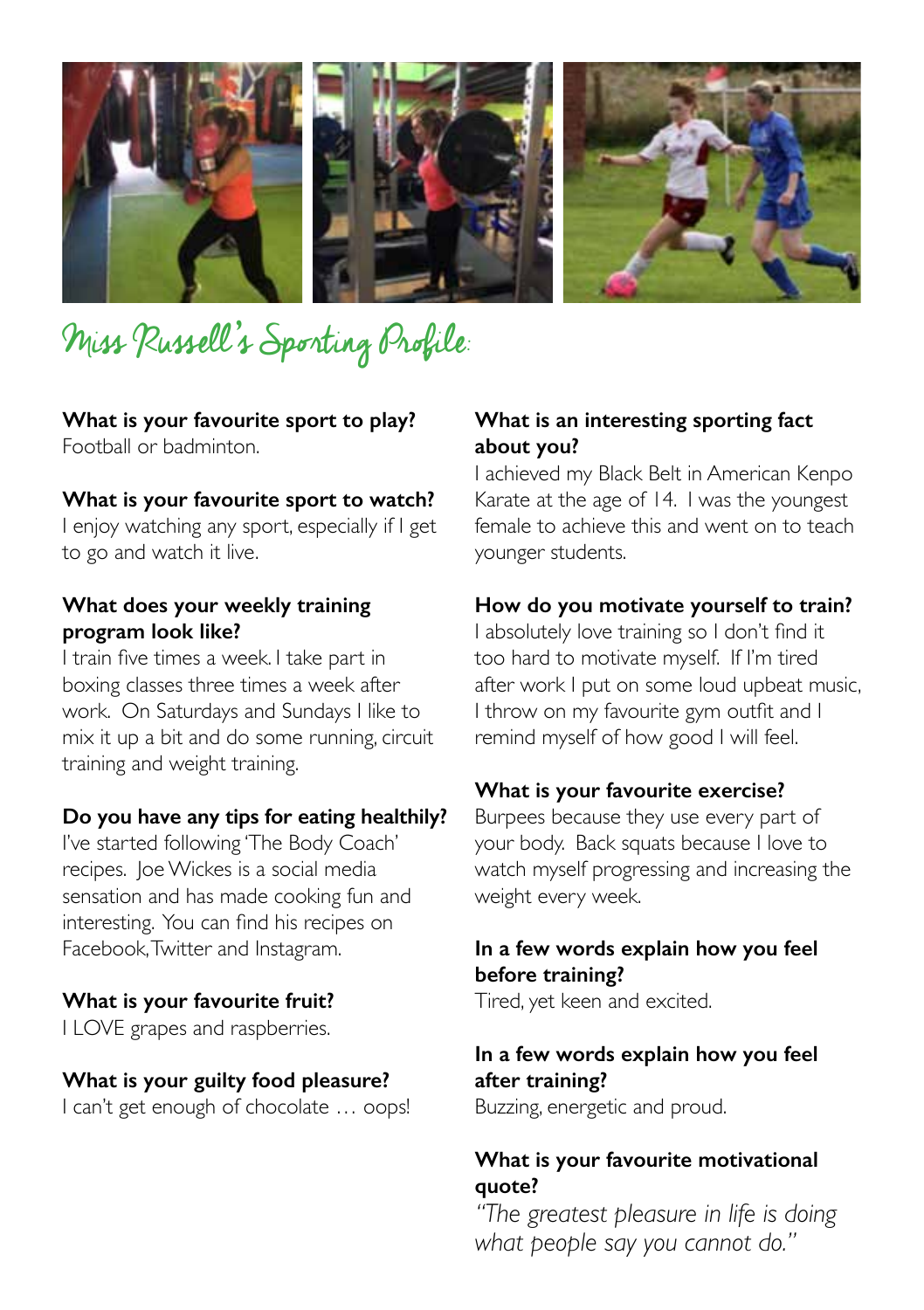

Miss Hicks' Sporting Profile:

## **What is your favourite sport to play?**

My main sport is squash but I love playing any sport that involves a racket or bat. I love a game of netball and football too

## **What is your favourite sport to watch?**

I love the Rugby Six Nations and the World Cup as they are a great excuse to socialise with my friends and watch great sport.

## **What does your weekly training program look like?**

I play three squash matches a week with a gym session thrown in once a week as well.

### **Do you have any tips for eating healthily?**

I try to keep to a relatively healthy eating plan throughout the week so that I can then treat myself on the weekend.

**What is your favourite fruit?**  Strawberries … and cream.

### **What is your guilty food pleasure?**

I am quite partial to an Indian takeaway on the weekend.

## **What is an interesting sporting fact about you?**

I've been Squash Welsh National Champion four times.



**How do you motivate yourself to train?** I never want people who I've beaten before to beat me in the future.

### **What is your favourite exercise?**

If it's not on the squash court, I love a leg session. Squatting and dead lifting in particular.

**In a few words explain how you feel before training?** Ready and raring to go.

**In a few words explain how you feel after training?** Tired but happy.

## **What is your favourite motivational quote?**

*"Why go at all if you aren't going all the way".*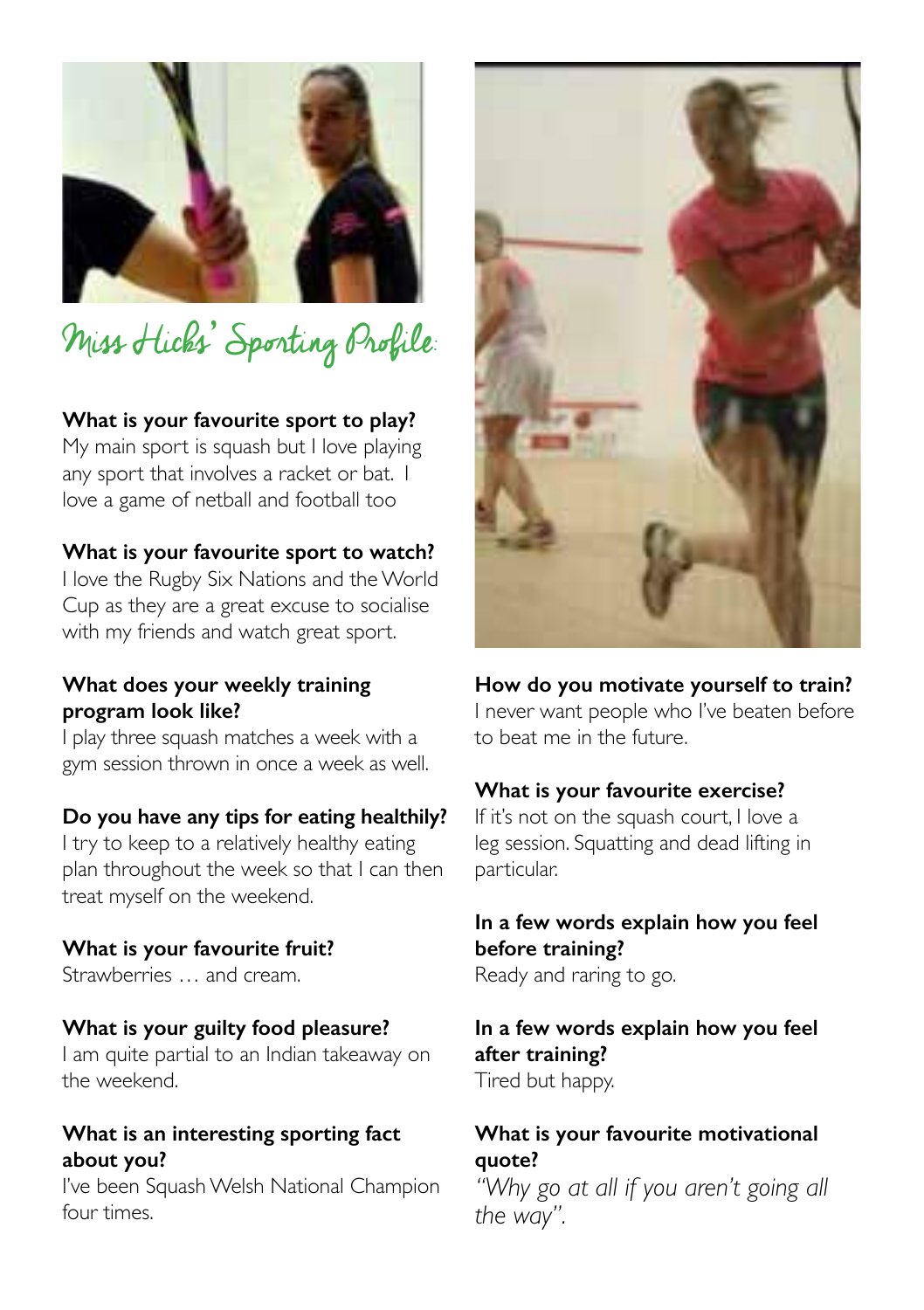

## Miss Millichip' s Sporting Profile:

## **What is your favourite sport to play?**  Netball and dance.

**What is your favourite sport to watch?** Rugby.

## **What does your weekly training program look like?**

Monday: gym, Tuesday: rest, Wednesday: gym, Thursday: fitness blender on YouTube, Friday: rest, Saturday: rest, Sunday: family walk.

## **Do you have any tips for eating healthily?**

Prepare your own meals, eat plenty of fresh fruit and vegetables, watch your portion sizes, and drink plenty of water.

**What is your favourite fruit?**  Oranges and strawberries.

**What is your guilty food pleasure?**  Chocolate.

## **What is an interesting sporting fact about you?**

I was a ballroom dancer from the age of 5 to the age of 17.

**How do you motivate yourself to train?** Going with a friend, setting myself small goals to achieve and being ready for my summer holiday that I have paid a lot of money for!

## **What is your favourite exercise?**

Dancing, skipping and kettlebell swings.

## **In two words explain how you feel before training?**

Motivated, enthusiastic and sometimes tired.

## **In two words explain how you feel after training?**

Energised, satisfied and happy.

## **What is your favourite motivational quote?**

*"You don't have to be great to start. But you DO have to start to be great."*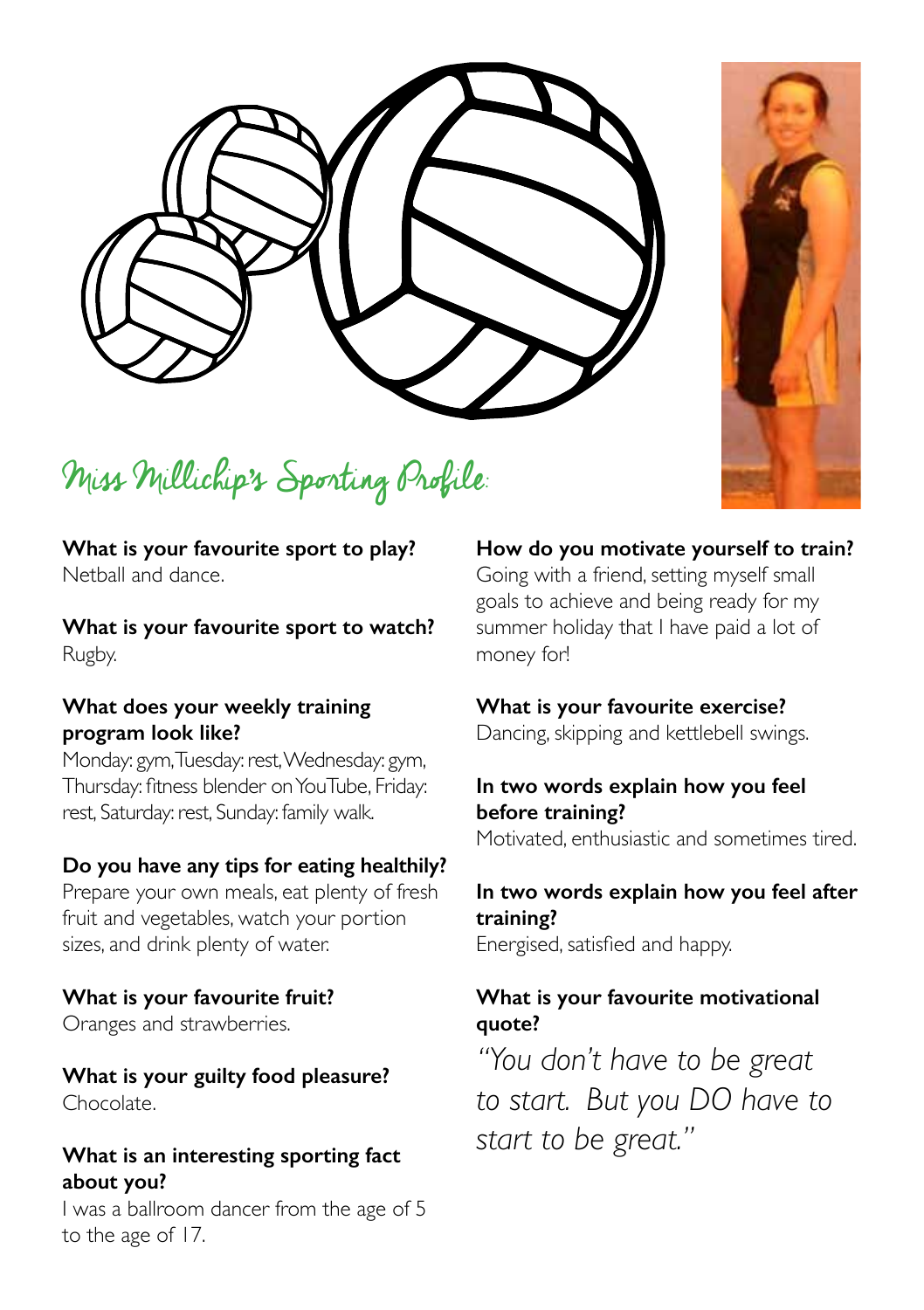# I swim because I love my body.<br>Not because I hate it.

## Your Sporting Profile:

**What is your favourite sport to play?**

**What is your favourite sport to watch?**

**What does your weekly training program look like?** 

**Do you have any tips for eating healthily?**

**What is your favourite fruit?** 

**What is your guilty food pleasure?** 

**What is an interesting sporting fact about you?** 

**How do you motivate yourself to train?**

**What is your favourite exercise?** 

**In a few words, explain how you feel before training?**.

**In a few words, explain how you feel after training?**

**What is your favourite motivational quote?**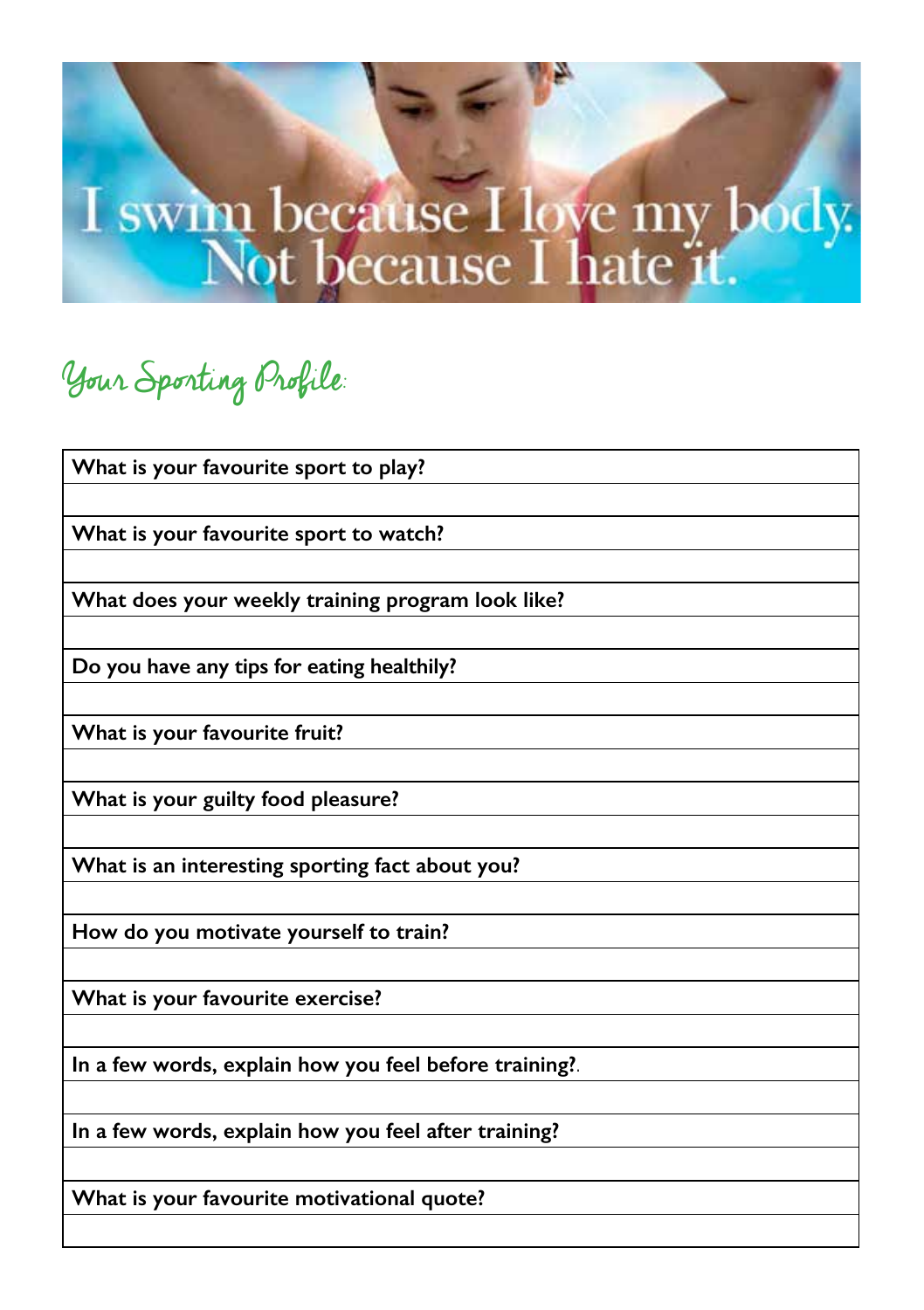# **Step 1** MOTIVATED? How do I get

|              | Motivation is a critical component of accomplishing your goals for<br>exercise and working out.                                                                      |
|--------------|----------------------------------------------------------------------------------------------------------------------------------------------------------------------|
| $\mathbf{2}$ | Without motivation, you have no desire to get up off the couch and<br>hit the gym, go for a jog or attend a club.                                                    |
| 3            | It is motivation that helps you feel like you have a purpose, as<br>though the actions you take mean something and will have some<br>sort of beneficial consequence. |

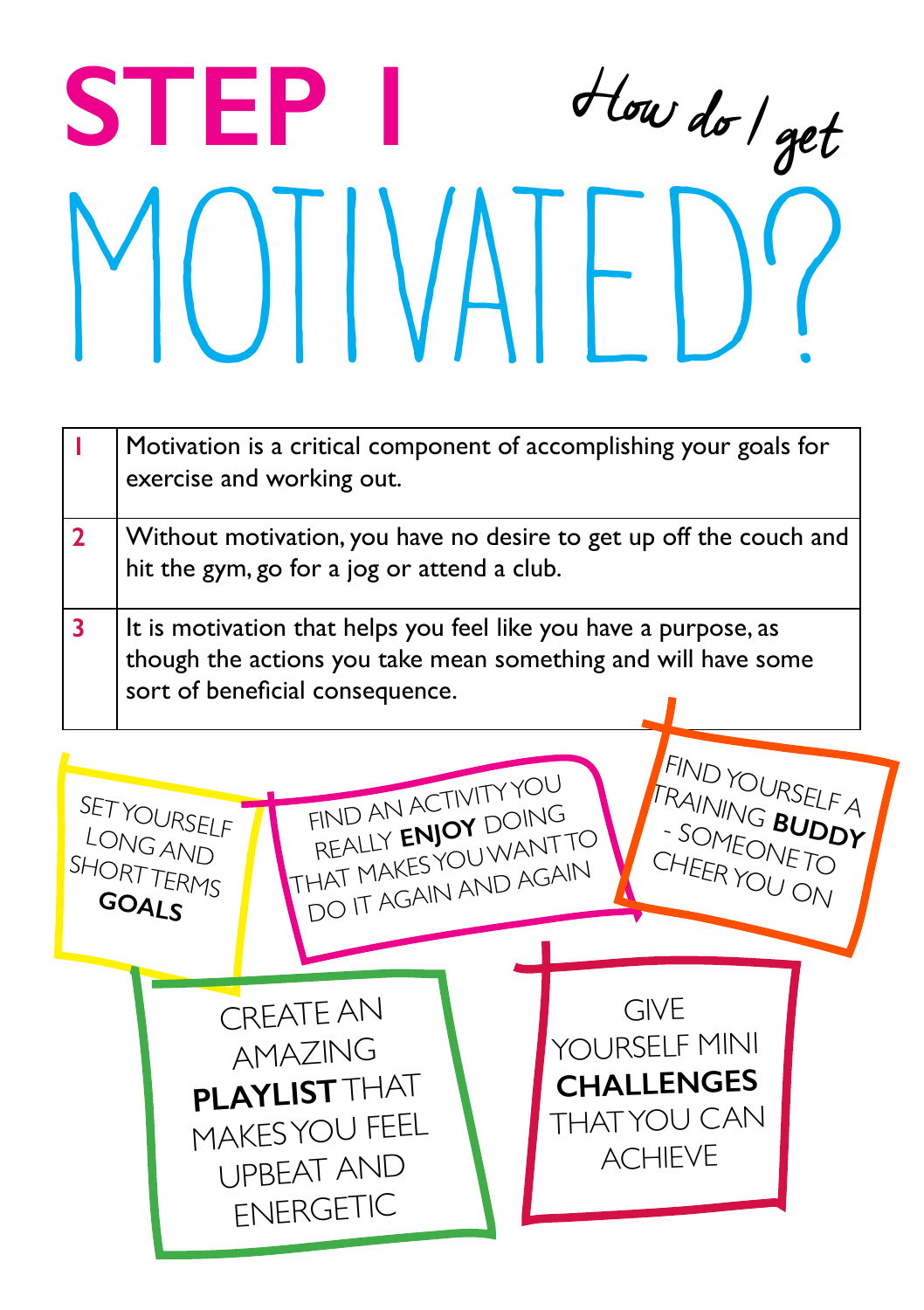## **BUT I can't afford to go to the gym...?**



You may not be able to afford to attend a gym or perhaps it's too difficult for you to get to one, but DO NOT PANIC. Some of the best workouts can happen in the comfort of your own home

WALKING and RUNNING outdoors are two of the cheapest forms of exercise. Both are effective, free and have lots of benefits. Walking and running are not your only option though. There are loads of exercises that you can do in your lounge, garden, kitchen or even your bedroom.

If you're struggling for ideas then try typing 'HIIT' (high intensity interval training) into the search bar on Facebook. It will show you lots of ideas like the 'Total Body Circuit' below.

## **Go on – have a go!**

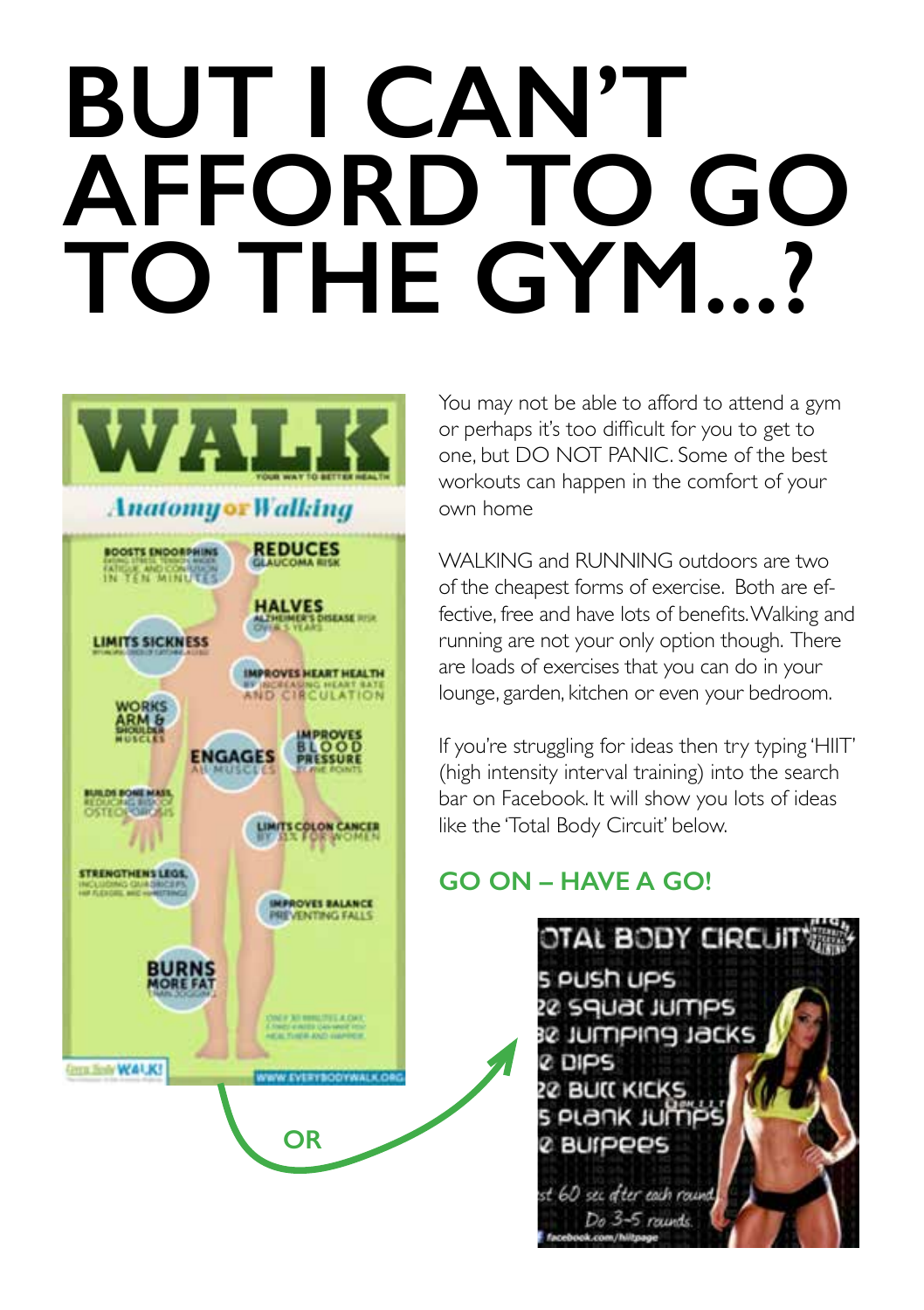

In fact, there has been some research carried out that shows there is more science to this than many of us realised.

Why? Because of its capacity to energise and increase endurance.

Did you know that, music is sometimes banned (along with steroids and stimulant drugs) to prevent athletes from gaining an unfair advantage during competitions.

For those of us that are not scientists, here are some very simple reasons why music motivates us.

music is a good distraction MUSIC CAN ELEVATEYOUR MOO music can make you increaseyour effort levels music can help you keep  $A$  GOOD PACE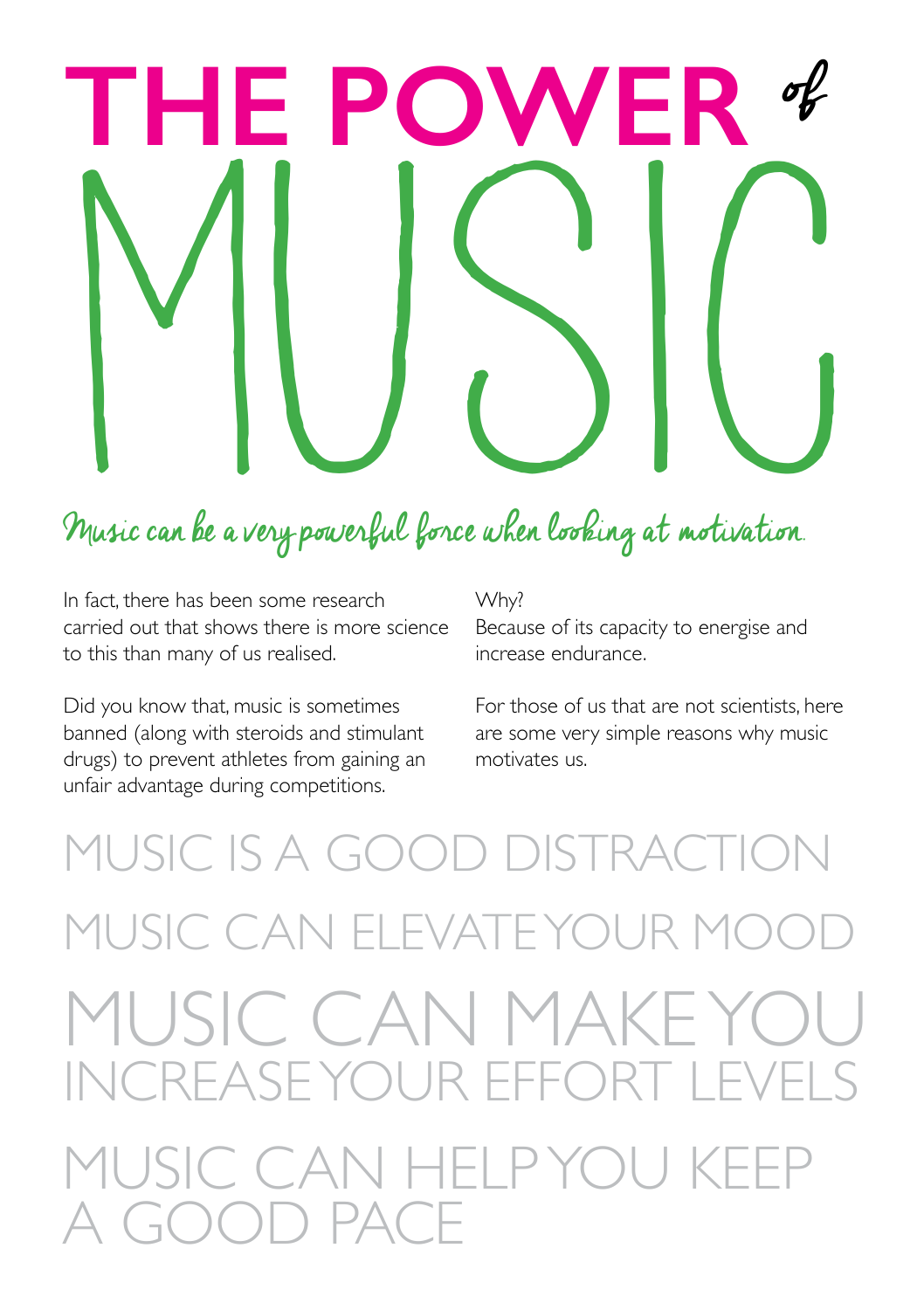

|                 | Create your ultimate workout playlist. |  |
|-----------------|----------------------------------------|--|
| $\vert$         |                                        |  |
| $\boxed{2}$     |                                        |  |
| $\boxed{3}$     |                                        |  |
| $\boxed{4}$     |                                        |  |
| $\boxed{5}$     |                                        |  |
| $\boxed{6}$     |                                        |  |
| $\boxed{7}$     |                                        |  |
| $\vert 8$       |                                        |  |
| $ 9\rangle$     |                                        |  |
| $\overline{10}$ |                                        |  |
| $\blacksquare$  |                                        |  |
| $\boxed{12}$    |                                        |  |
| $\vert$ 3       |                                        |  |
| $\overline{14}$ |                                        |  |
| 15              |                                        |  |
| $\vert$ 16      |                                        |  |
| $\vert$ 17      |                                        |  |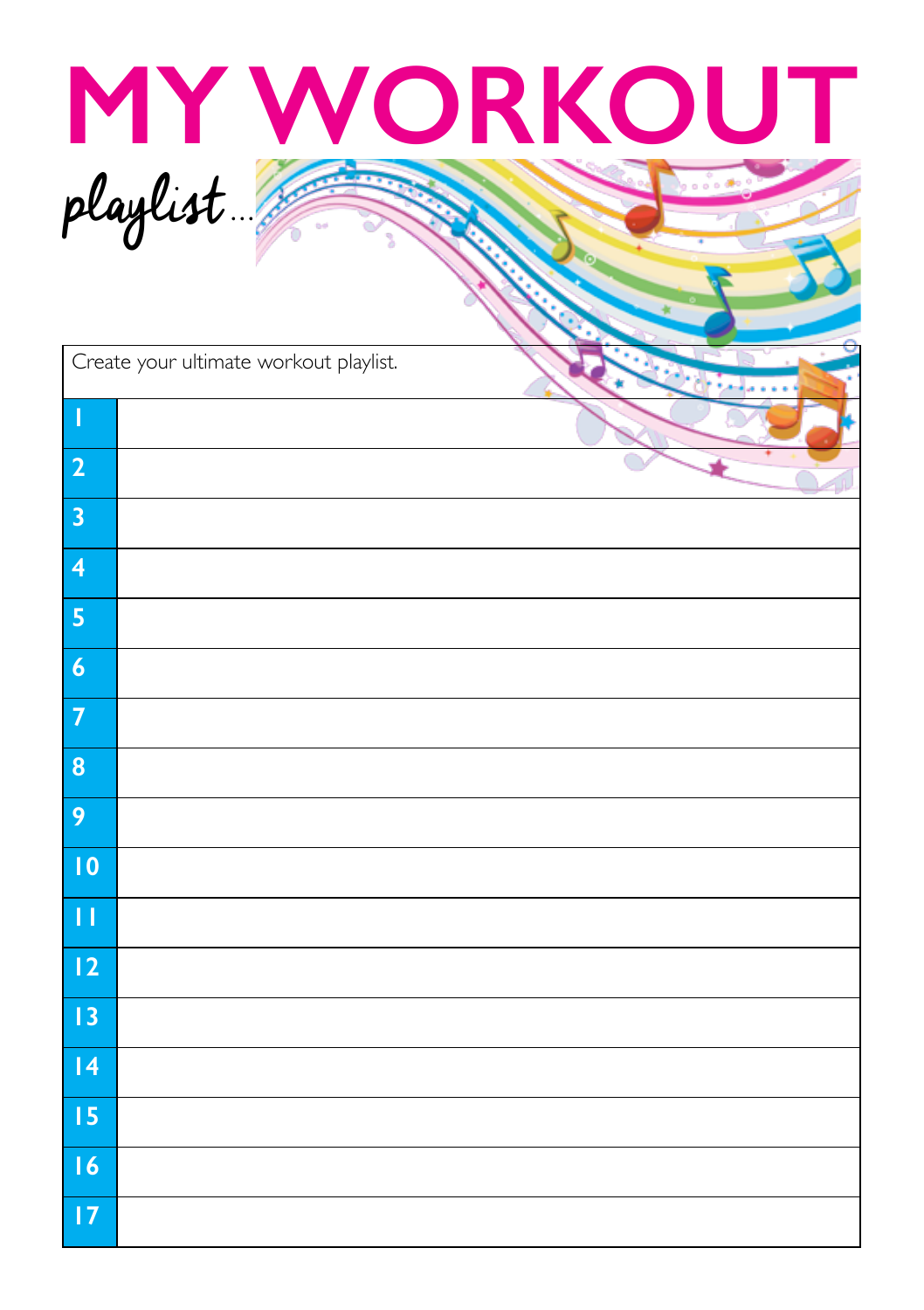## **Celebrity workouts:**



## **Jennifer Aniston's Amazing Arms**

- 5 Minutes Cardio 3 Sets of 12 Bicep Curls
- 3 Sets of 12 Tricep Dips
- 
- 20 Burpees
- 3 Sets of 15 Weighted Punches
- 2 Sets of 10 Upright Rows
- 5 minutes of Cardio



## **Beyonce's Brilliant Booty**

- 6 Minutes Cardio 2 Sets of 15 Squats 2 Sets of 15 Glute Raises 3 x 30 Second SPRINTS 24 Walking Lunges 10x Plyo Lunges 3 Sets of 10 Glute Bridges
- 4 Minutes Medium Intensity Cardio



## **Nicole Sherzingers' SHAMAZING Abs**

- 5 Minutes Cardio
- 3 Sets of 16 Leg Raises
- 4 x 30 Second Planks
- (20 second rest between each plank)
- 3 x 20 Second Sprints
- (20 second rest between each)
- 3 Sets of 12 Crunches/ Sit ups
- 2 Sets of 15 Russian Twists
- 6 Minutes Cardio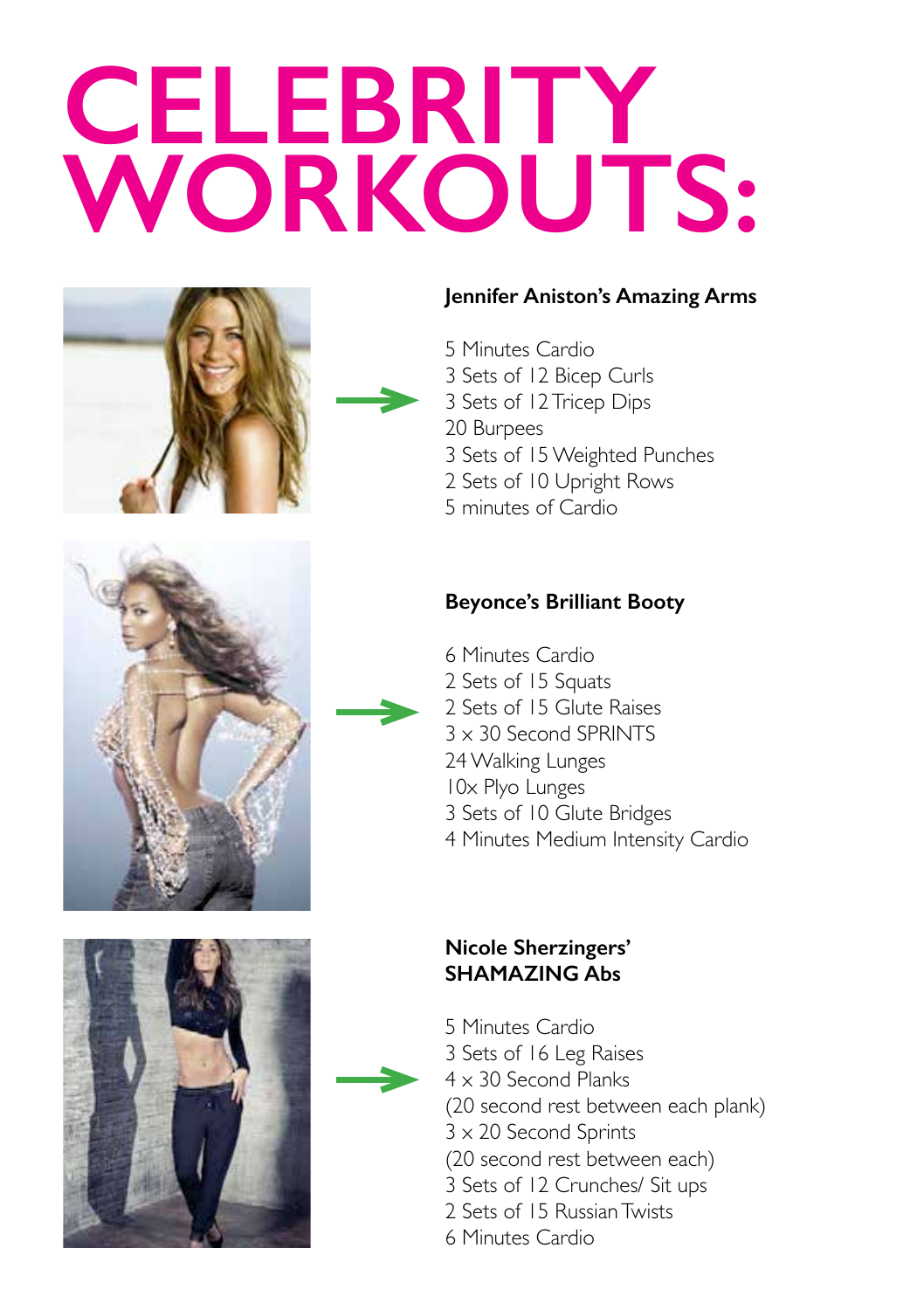



## **Cheryl's Luscious Legs**

- 6 Minutes Cardio
- 3 Sets of 12 Static Weighted Lunges
- 2 Sets of 12 Calf Raises (Use Step Box)
- 1 Minute Step Ups
- 1 Minute Star Jumps
- 15 Straight Kicks Per Leg
- 2 Sets of 10 Jump Squats (Use step Box)
- 2 Minute Fast Run
- 3 Minute Fast Walk/Steep Incline

## **The Saturdays' All Over Body Burning Workout**

10 Minutes Cardio 2 Sets of 10 Squats 30 Star Jumps 2 Sets of 10 Press Ups 20 Mountain Climbers 2 Sets of 10 Crunches 5 Burpees 2 Sets of 10 Shoulder Raises 20 High Knees 2 Sets of 10 Leg Press Machine 20 Heel Flicks 1 minute Plank 5 Minute Cardio Machine 4 Minutes Medium Intensity Cardio

## **Jessica Biel's Superb Stamina**

- 3 Minutes Fast Walk/ High Incline
- 3 Minutes Jogging
- 20 Mountain Climbers
- 50 Step Ups
- 20 Star Jumps
- 20 Bunny Hops
- 1 minute Rowing Machine Sprint
- 1 Minute Cross Trainer
- 3 x 30 Second Sprints Treadmill
- 1 Minute Sprint on Bike
- 20 Jump in Jump Outs
- 2 Minutes Fast Walk/ High Incline

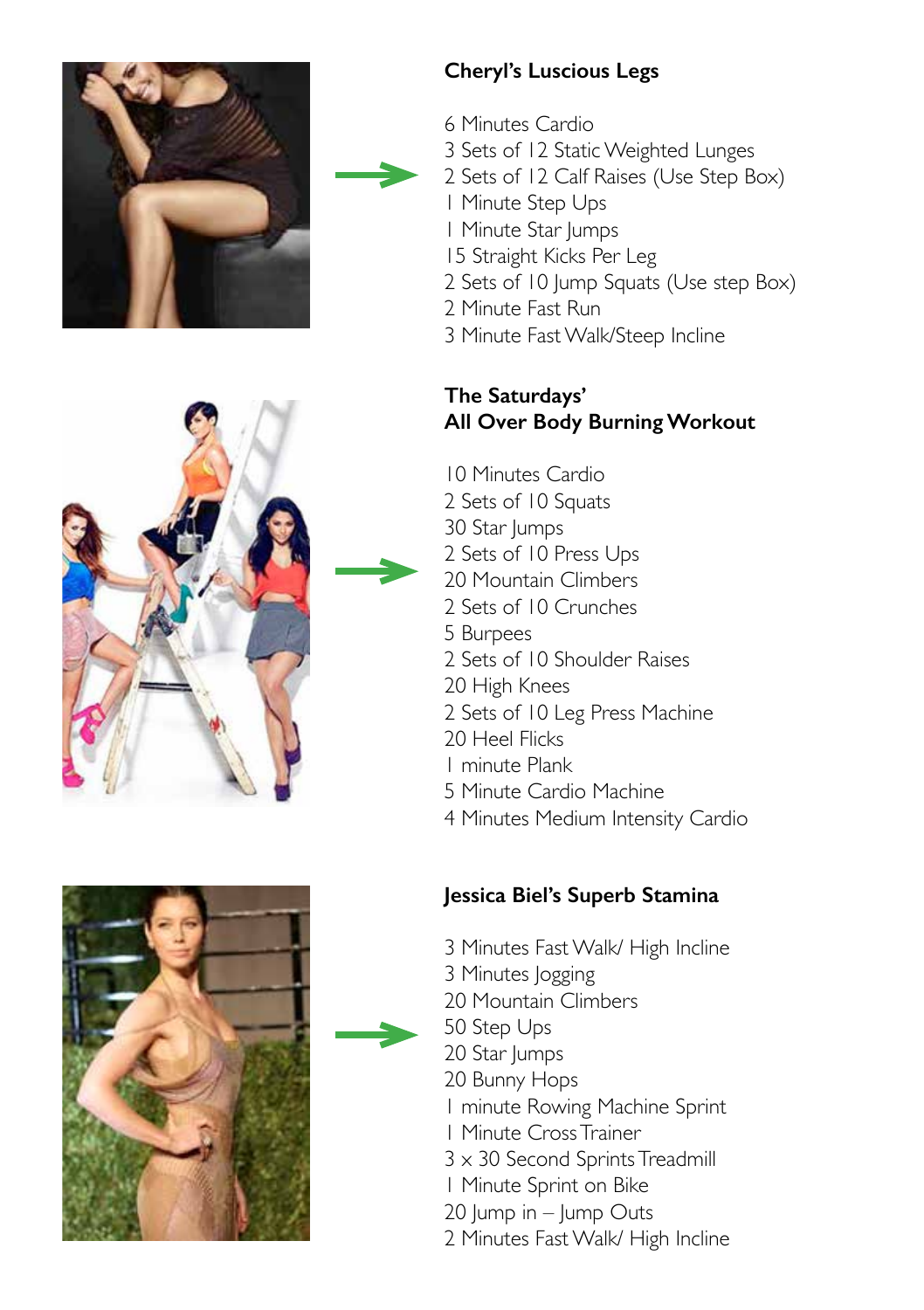## **MY HOME WORKOUTS...**

Using the exercises below, Create 3 home workouts that you could do during the week. You can also use your own ideas.

|                | Cardio:<br>Walking<br>Jogging<br>Sprints (flat/hill)<br>Stair runs<br>Star jumps<br>Step ups<br><b>Burpees</b> | Abs:<br>Leg raises<br>Diamond sit ups<br>Crunches<br>Plank<br>Crunches<br>Bicycle Crunch<br>Russian Twists | <b>Upper Body:</b><br>Press ups<br>Tricep dips<br>Bicep curls<br>Shoulder raises<br>Shoulder press<br>Plank rows<br>(USE WATER, TINS OR<br>SUGAR AS WEIGHTS) | Lower body:<br>Iso squat<br>Squat jumps<br>Lunges<br>Plyo lunges<br>Side lunges<br>Glute curls<br>Glute raises |
|----------------|----------------------------------------------------------------------------------------------------------------|------------------------------------------------------------------------------------------------------------|--------------------------------------------------------------------------------------------------------------------------------------------------------------|----------------------------------------------------------------------------------------------------------------|
| I              |                                                                                                                |                                                                                                            |                                                                                                                                                              |                                                                                                                |
| $\overline{2}$ |                                                                                                                |                                                                                                            |                                                                                                                                                              |                                                                                                                |
| $\overline{3}$ |                                                                                                                |                                                                                                            |                                                                                                                                                              |                                                                                                                |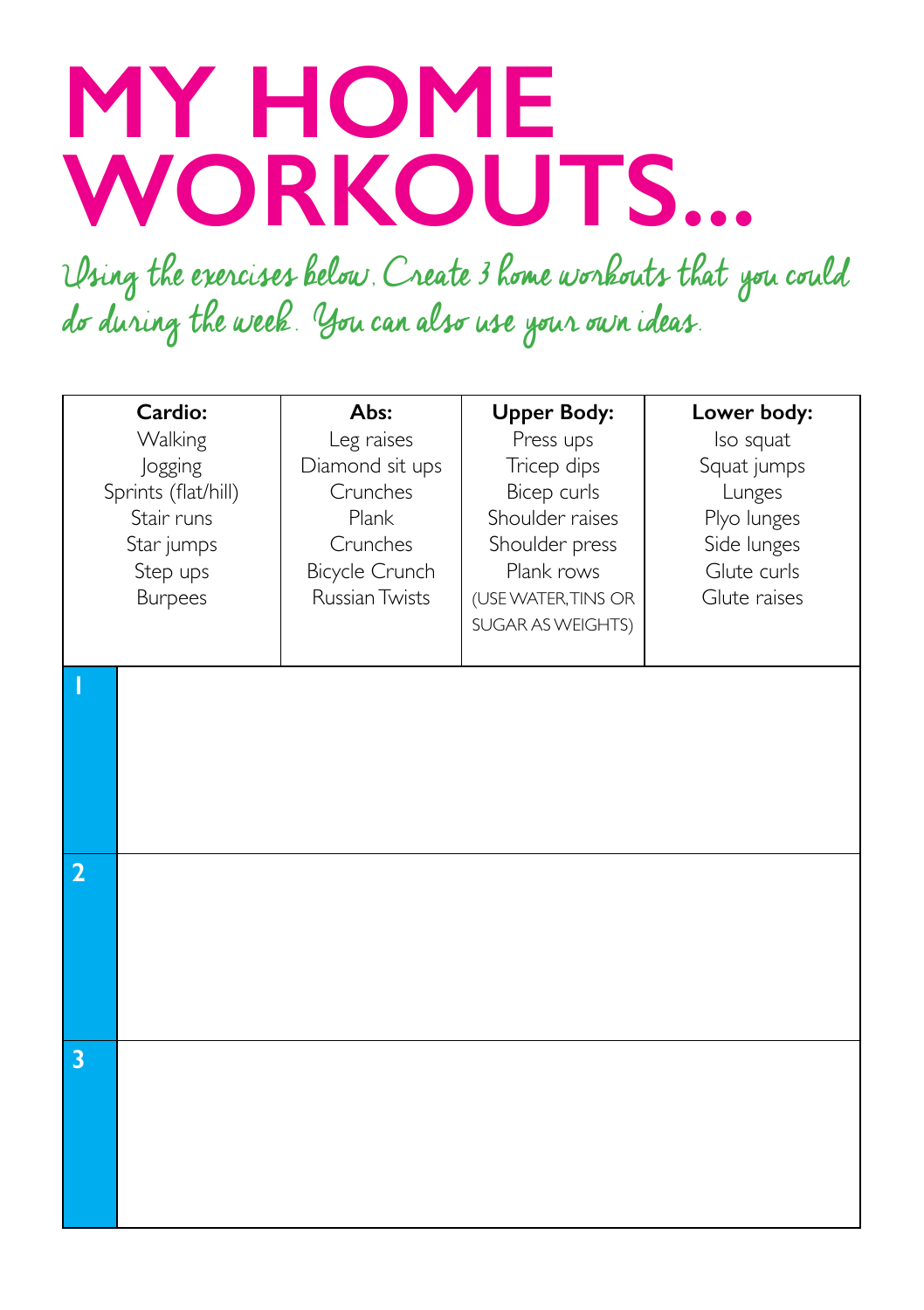

HERE ARE 15 CROSSEIT WODS THAT YOU CAN DO AT HOME. NO EQUIPMENT needed EXcept a skipping rope.

| #1<br><b>3 Rounds</b><br>For time:<br><b>Run 800m</b><br><b>50 Air Squats</b>            | #2<br><b>10 Rounds</b><br>For time:<br>10 Push ups<br>10 Sit ups<br><b>10 Squats</b> | #3<br>For time:<br><b>200 Air Squats</b>                                                                 | #4<br><b>5 Rounds</b><br>For time:<br><b>Run 200m</b><br><b>10 Squats</b><br><b>10 Push Ups</b> | #5<br><b>3 Rounds</b><br>For time:<br><b>Run 200m</b><br>25 Push ups                     |
|------------------------------------------------------------------------------------------|--------------------------------------------------------------------------------------|----------------------------------------------------------------------------------------------------------|-------------------------------------------------------------------------------------------------|------------------------------------------------------------------------------------------|
| #6<br><b>3 Rounds</b><br>For time:<br><b>10 Handstand</b><br>Push ups<br><b>Run 200m</b> | #7<br>20 Rounds<br>For time:<br>5 Push-ups<br>5 Squats<br>5 Sit ups                  | #8<br>$10-9-8-7-6$<br>$5 - 4 - 3 - 2 - 1$<br>sets of sit-ups<br>and a 100m<br>sprint between<br>each set | #9<br>$21 - 15 - 9$<br><b>Air Squats</b><br>Push ups                                            | #10<br><b>6 Rounds</b><br>For time:<br>10 Push ups<br><b>10 Air Squats</b><br>10 Sit Ups |
| #11<br>For time:<br>100 Push ups                                                         | #12<br>3 Rounds:<br>50 Sit ups<br><b>Run 400m</b>                                    | #13<br><b>5 Rounds</b><br>For time:<br>3 Tuck Jumps<br>3 Squats<br>3 Broad Jumps                         | #14<br>5 Rounds<br>For time:<br>100 single-skips<br><b>50 Squats</b>                            | #15<br><b>10 Rounds</b><br>For time:<br>10 Push ups<br><b>Run 100M</b>                   |



twitter @CelticCrossFit EMAIL celticcrossfit@hotmail.co.uk

**get started!**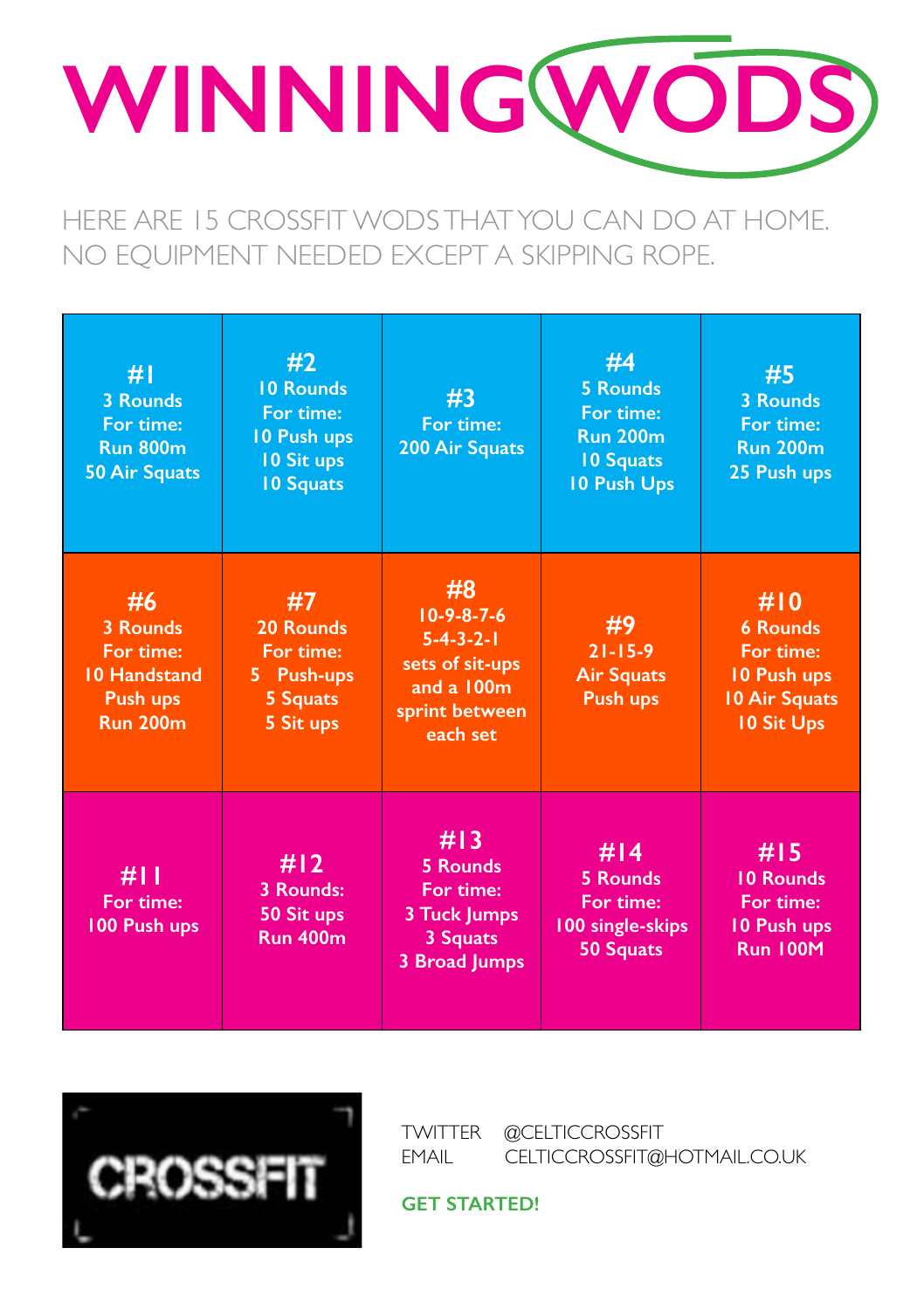## **training programme** my

Create 1 training session for yourself that you would enjoy completing in lesson. This can include any equipment or exercises of your choice

DON'T FORGET TO REFER BACK TO YOUR TARGETS!!

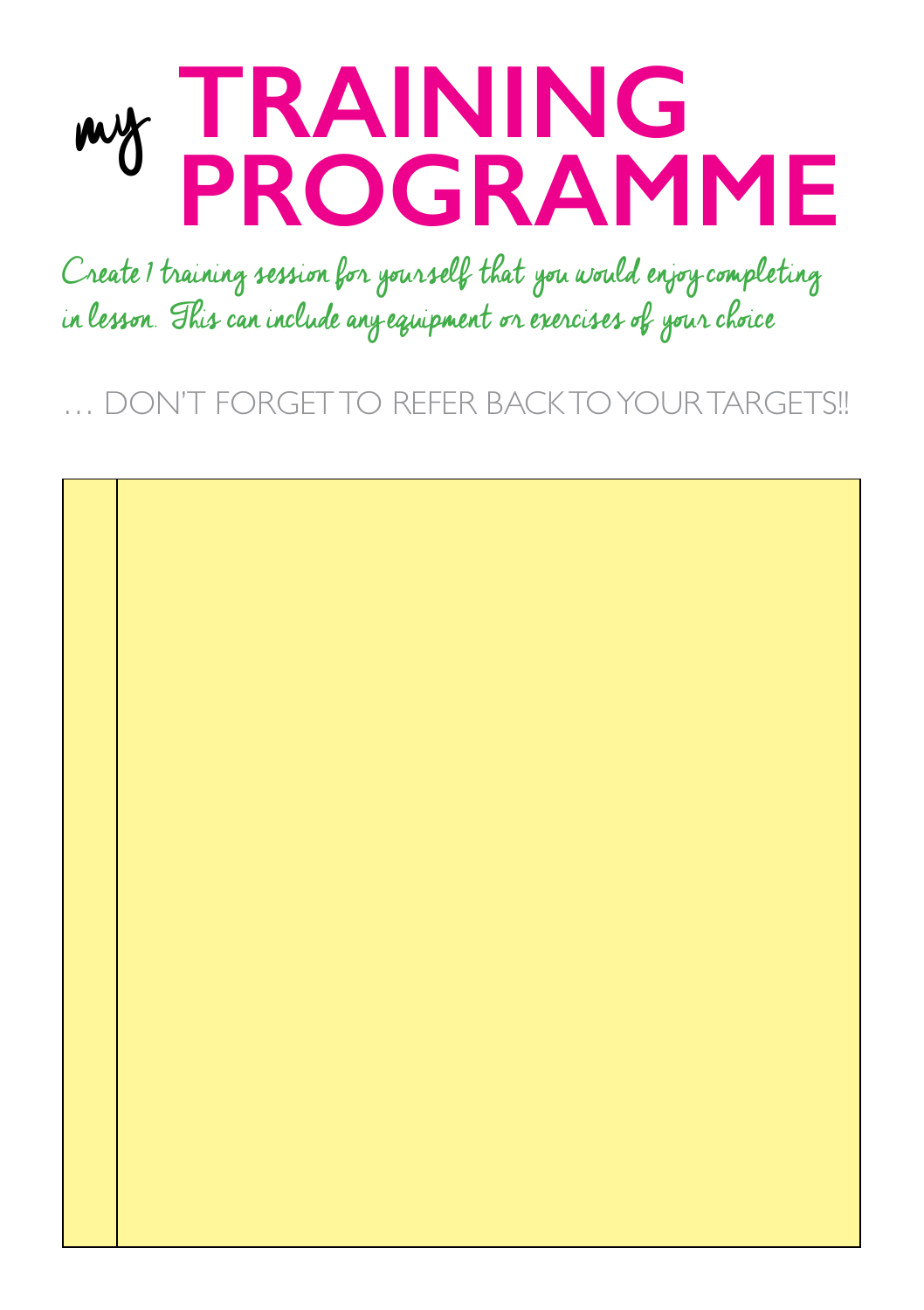## **ABS ARE MADE IN THE KITCHEN**



Im Creas."<br>lifestyle... **OUR #GIRL CAN**

Eating a balanced diet is vital for good health and wellbeing. Food provides our bodies with the energy, protein, essential fats, vitamins and minerals to live, grow and function properly. We need a wide variety of different foods to provide the right amounts of nutrients for good health.

To increase your understanding of what a balanced diet looks like you can search 'The Eat Well Plate' (shown above). This will show you what a healthy meal should look like.

## **REASONS TO EAT HEALTHILY**

**1** You will feel more energised and have better concentration.

I'm  $n^{DC}$ <br>I'm changing my

- **2** You will heal faster from injuries.
- **3** You will be at a lower risk from diseases such as diabetes and cardiovascular disease.
- **4** You will look GREAT! Glowing skin, healthy hair and even stronger nails.
- **5** You will sleep better and wake easier.
- **6** You will feel more self confident.

## **DON'T FORGET:**

Healthy eating does not mean you have to be on a DIET and it does not mean you can NEVER eat sugar or fat again. It just means you are trying to eat these things in MOD-ERATION and focus on a BALANCE in your daily meals.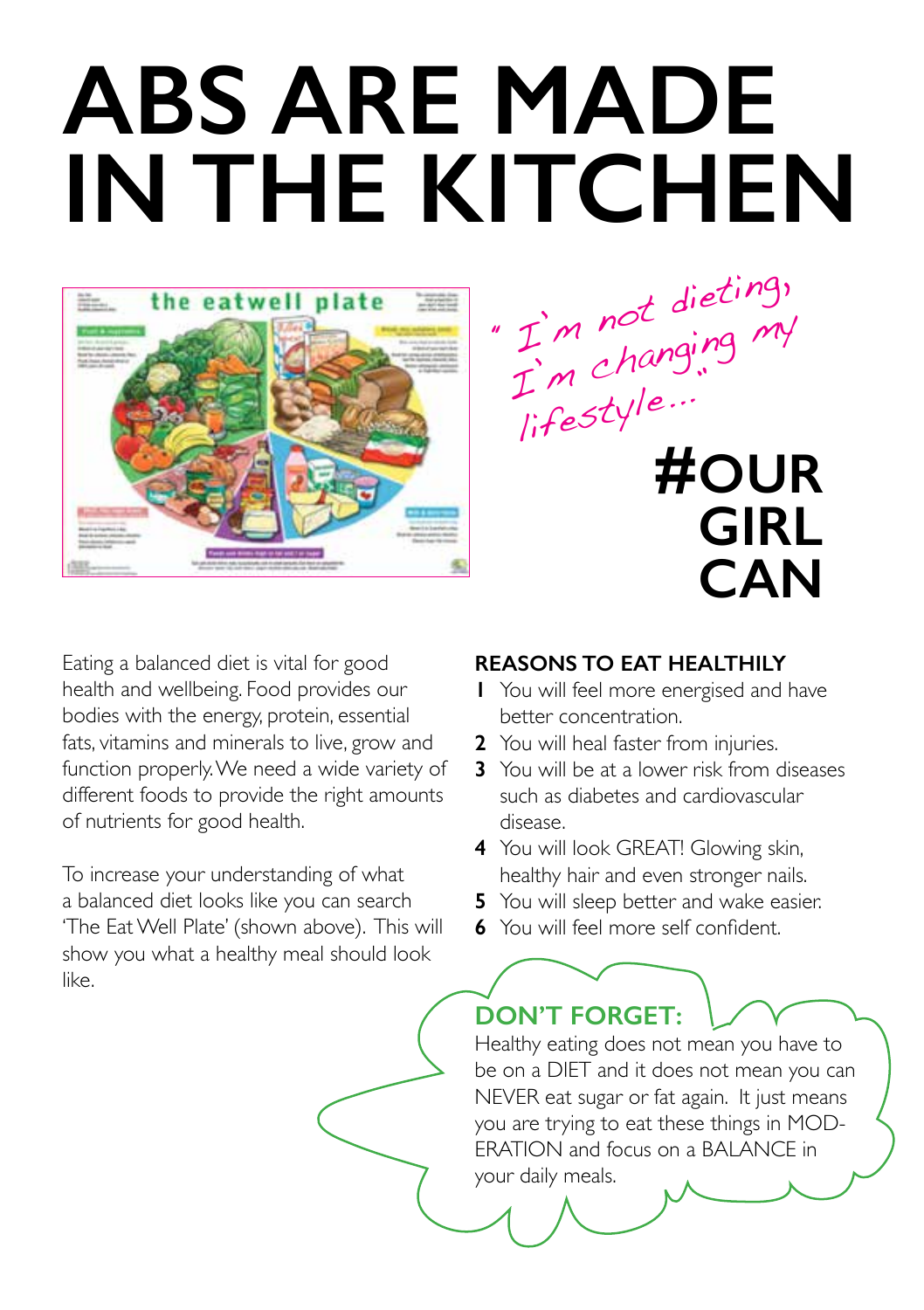# **THE MYTH ABOUT CALORIES**

People often think calories are a really bad thing and that we must eat as few as possible... However this is a myth.



## **WHAT IS A CALORIE THEN?**

Calories are the units of energy contained in the food and drink that we consume. Calories can be burned through exercise to produce energy. However, if we have more calories than we require then calories are stored as fat.

So, CALORIES are actually a source of EN-ERGY which our body NEEDS. However, in order to make sure calories are not stored as fat, it is important that they are burnt off through exercise of any kind. This includes walking around school to and from lessons.

To make sure that you don't store calories as fat, you need to aim to burn the same amount or more calories than you eat in a day. There are various ways to monitor this. YOU CAN FIND OUT HOW MANY CALORIES DIFFERENT ACTIVITIES BURN BYTAKING A LOOK AT OUR DISPLAY OUTSIDE THE PE. OFFICE.

DIDYOU KNOW SKIPPING IS REALLY EFFECTIVE AT BURNING CALORIES?



## **TOP TIP**:

The 'MY FITNESS PAL' app allows you to monitor how many calories you eat and burn each day. This also helps to motivate you with maintaining a healthy balanced diet.

## **HAVE A GO!**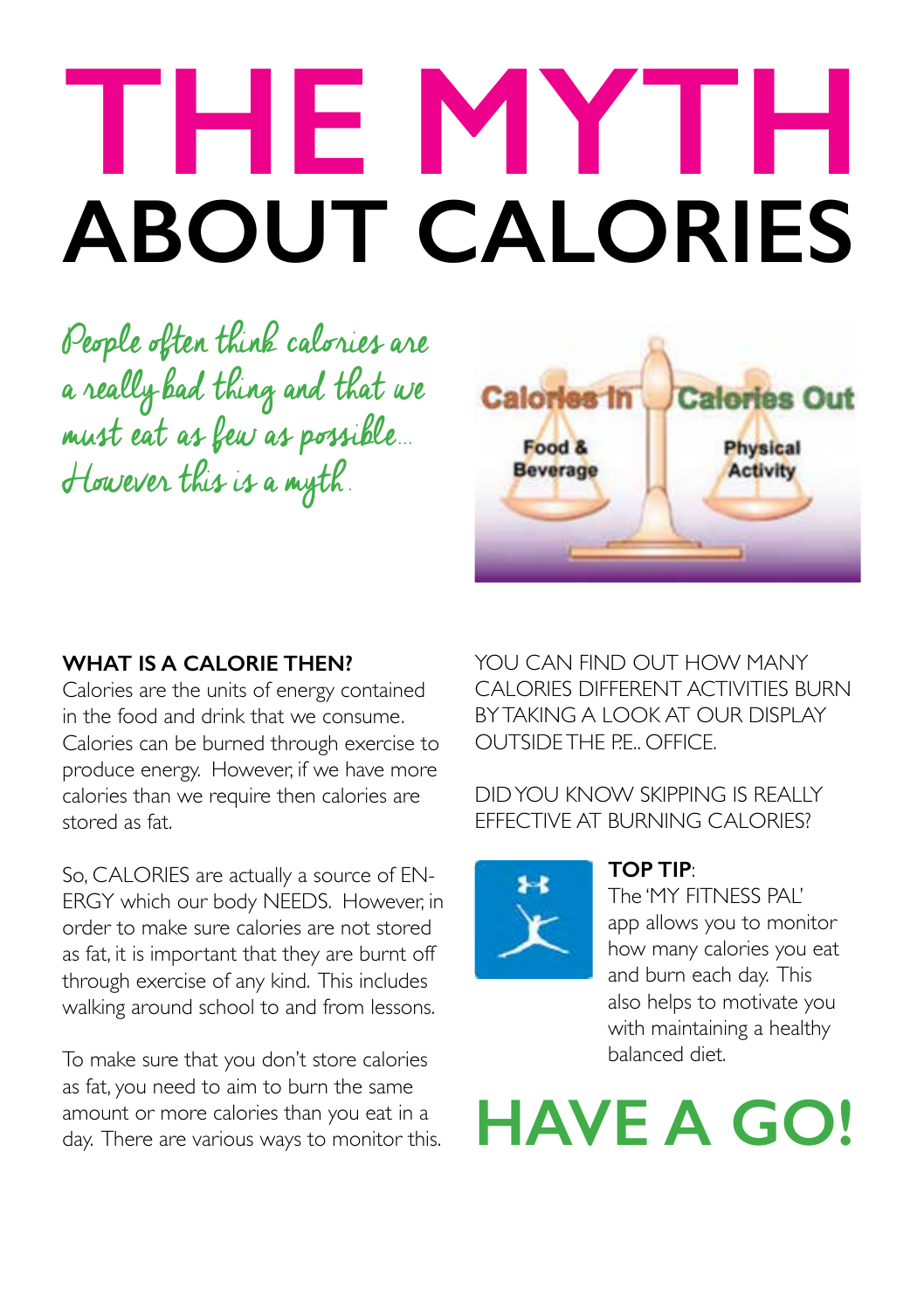

There are 120 calories in a large banana... There are 95 calories in a Freddo...

## **So the Freddo is healthier to eat because it's lower in calories, right?**

## **WRONG!**



The Freddo contains far more sugar than the banana and is therefore much more unhealthy for you. When deciding what to eat, it is important to monitor how much sugar we eat.

Unfortunately, sugar has ABSOLUTELY NO nutritional benefits to us at all – apart from making us smile!

One of the worst sugary habits for many people is the consumption of fizzy/energy drinks.

**Look how much sugar coca cola contains …**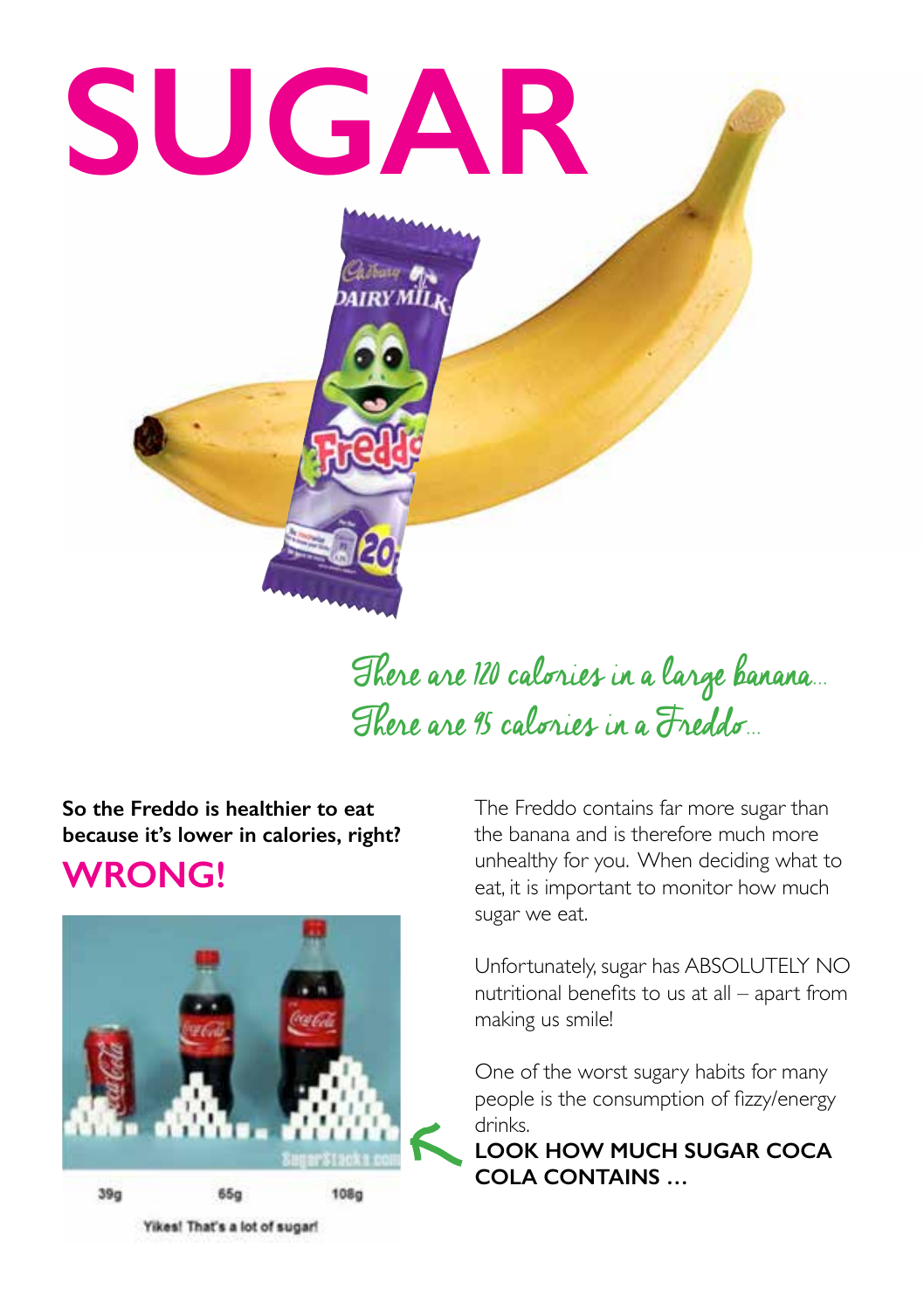

# **Reasons Why Sugar<br>Destroys Your Health**

rawforbeauty.com

Suppresses the immune system Interferes with absorption of calcium and magnesium Causes hyperactivity, anxiety,

difficulty concentrating, and crankiness in children **Causes copper deficiency** Makes eyes more vulnerable to age-related macular degeneration Leads to chromium deficiency Leads to cancer of the ovaries Increases the risk of breast cancer Contributes to eczema in children **Contributes to obesity Causes food allergies** Can cause tooth decay Can cause arthritis Can cause asthma Can cause heart disease Can cause hemorrhoids Can cause varicose veins **Can exacerbate PMS** Can lead to the formation of kidney stones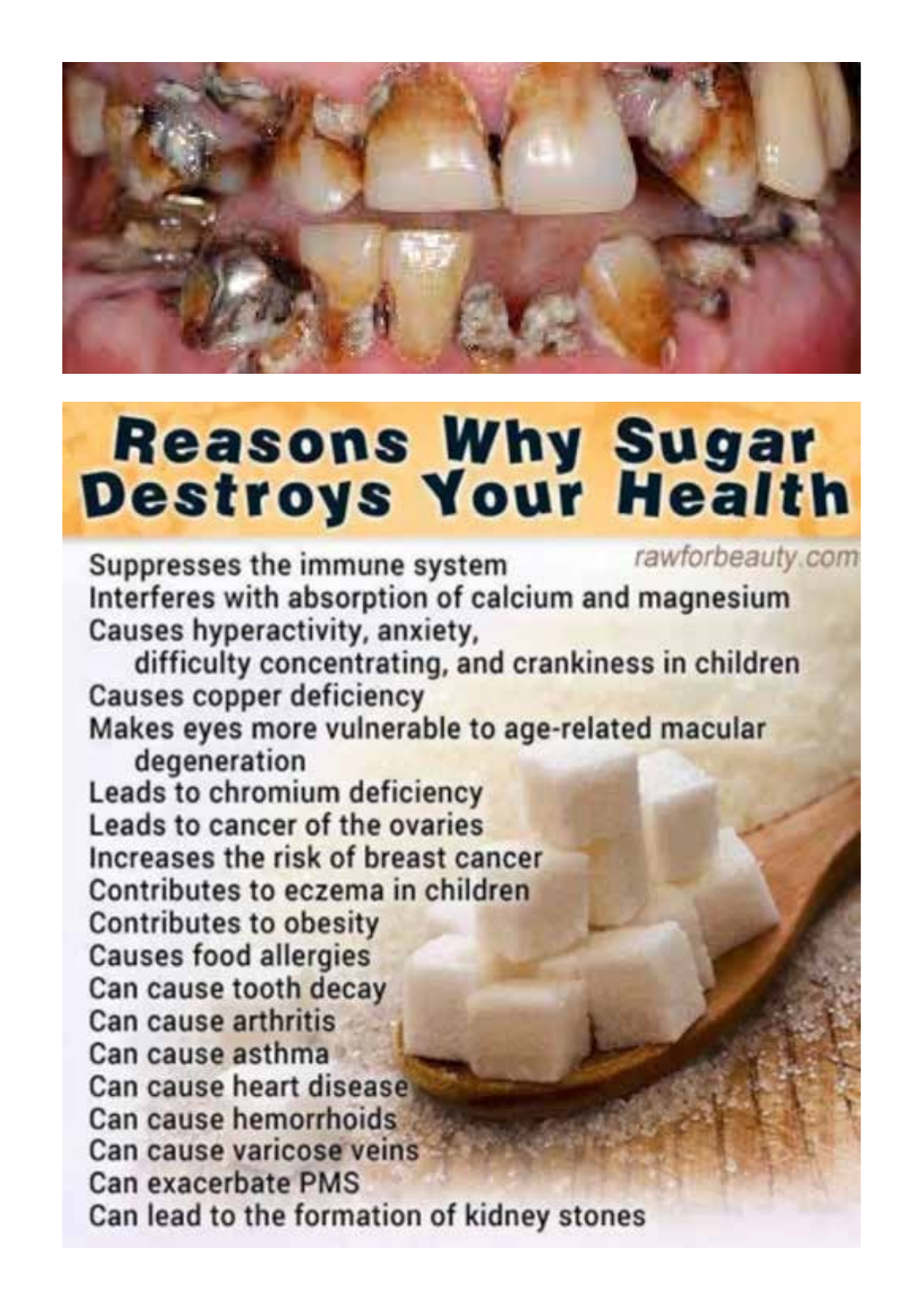# **food diary**

Fill in the Food Diary below for a week and see how healthily you can eat. **CHALLENGE**: CAN YOU EAT five FRUIT AND VEGETABLES EVERYDAY?

|                       | <b>Breakfast</b> | Lunch | <b>Dinner</b> | <b>Snacks</b> | How do you feel? |
|-----------------------|------------------|-------|---------------|---------------|------------------|
| <b>MON</b>            |                  |       |               |               |                  |
| out of 5              |                  |       |               |               |                  |
| fruit/veg             |                  |       |               |               |                  |
| <b>TUES</b>           |                  |       |               |               |                  |
| out of 5<br>fruit/veg |                  |       |               |               |                  |
| <b>WED</b>            |                  |       |               |               |                  |
| out of 5<br>fruit/veg |                  |       |               |               |                  |
| <b>THURS</b>          |                  |       |               |               |                  |
| out of 5<br>fruit/veg |                  |       |               |               |                  |
| <b>FRI</b>            |                  |       |               |               |                  |
| out of 5<br>fruit/veg |                  |       |               |               |                  |
| <b>SAT</b>            |                  |       |               |               |                  |
| out of 5<br>fruit/veg |                  |       |               |               |                  |
| <b>SUN</b>            |                  |       |               |               |                  |
| out of 5<br>fruit/veg |                  |       |               |               |                  |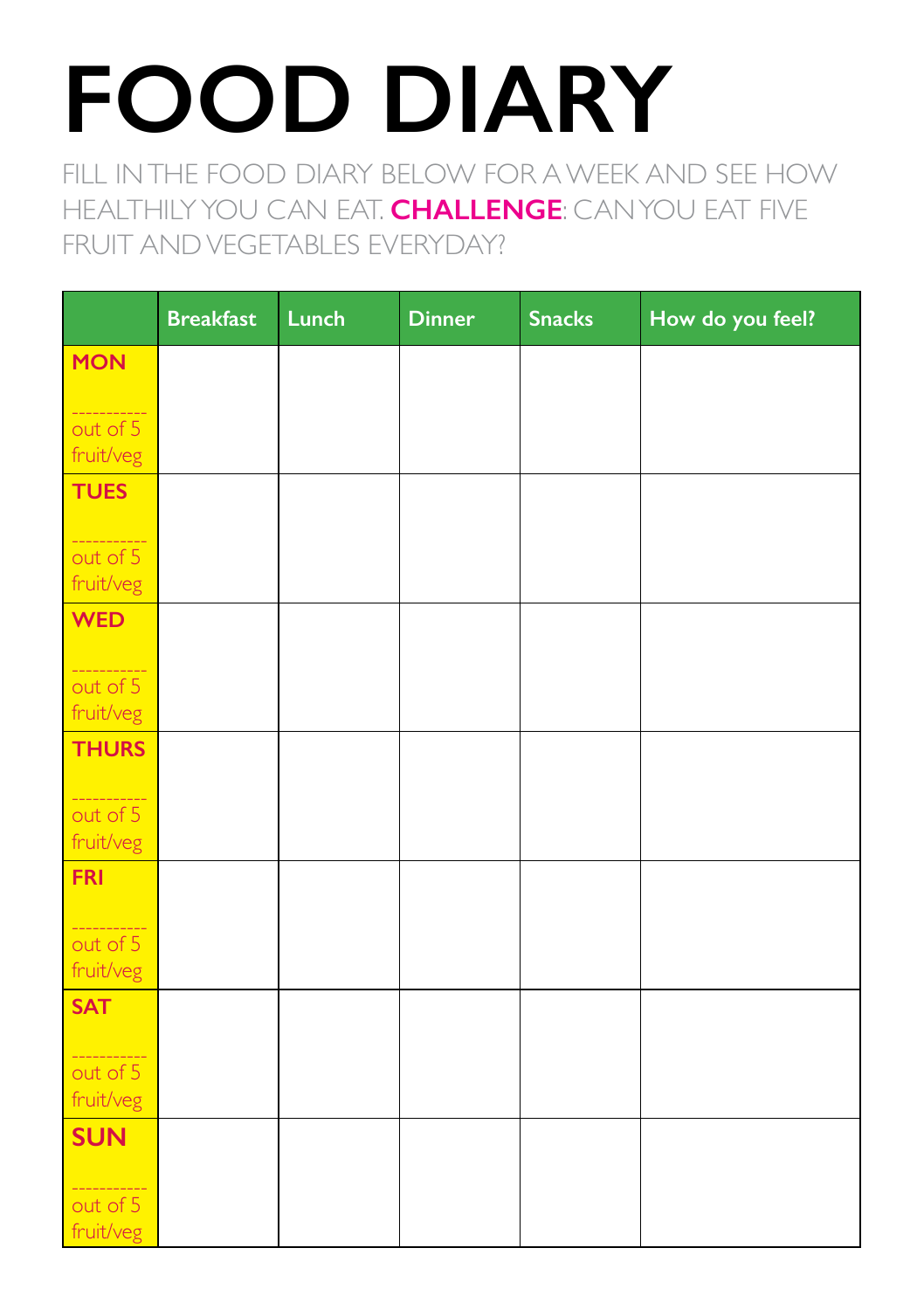Remember, it is okay to treat yourself now and again...

some people make excuses asto whythey can't exercisethat day, week, month or evenyear. Here is a list of solutions for our most common excuses:

#### **"My hair will get sweaty and greasy"**

Not a problem! Invest in some dry shampoo. If I'm in a rush and don't have time to wash my hair I always use this product to help me get through the day.

## **"I don't feel like it and I'm tired"**

Even elite athletes will lack motivation so you are not on your own. The most important thing you can do is to find ways to make yourself motivated.

You could work out with a friend, buy a new gym outfit, play loud upbeat music or even try something completely new to get your adrenalin pumping. Why not try and find an activity that you LOVE and want to do again and again!

### **"The gym and weights are for boys"**

Unfortunately, weight training has a gender stereotype attached. It's for men, right? The only weight training women should do is with a 1kg dumbbell – they certainly shouldn't be dead-lifting, shoulder pressing or curling heavy weights. Wrong. The gym is incredibly fashionable nowadays for both men and women. Women all over the world are working hard to break the gender stereotypes and show other woman that they do not need to avoid exercise, the gym and especially not weight training.

## **"There's no point – it wont help me"**

There are SO MANY reasons to exercise. You need to find out all the benefits and figure out what means something to you. Go to page 5 and find a reason to exercise.

## Be stronger than your excuses!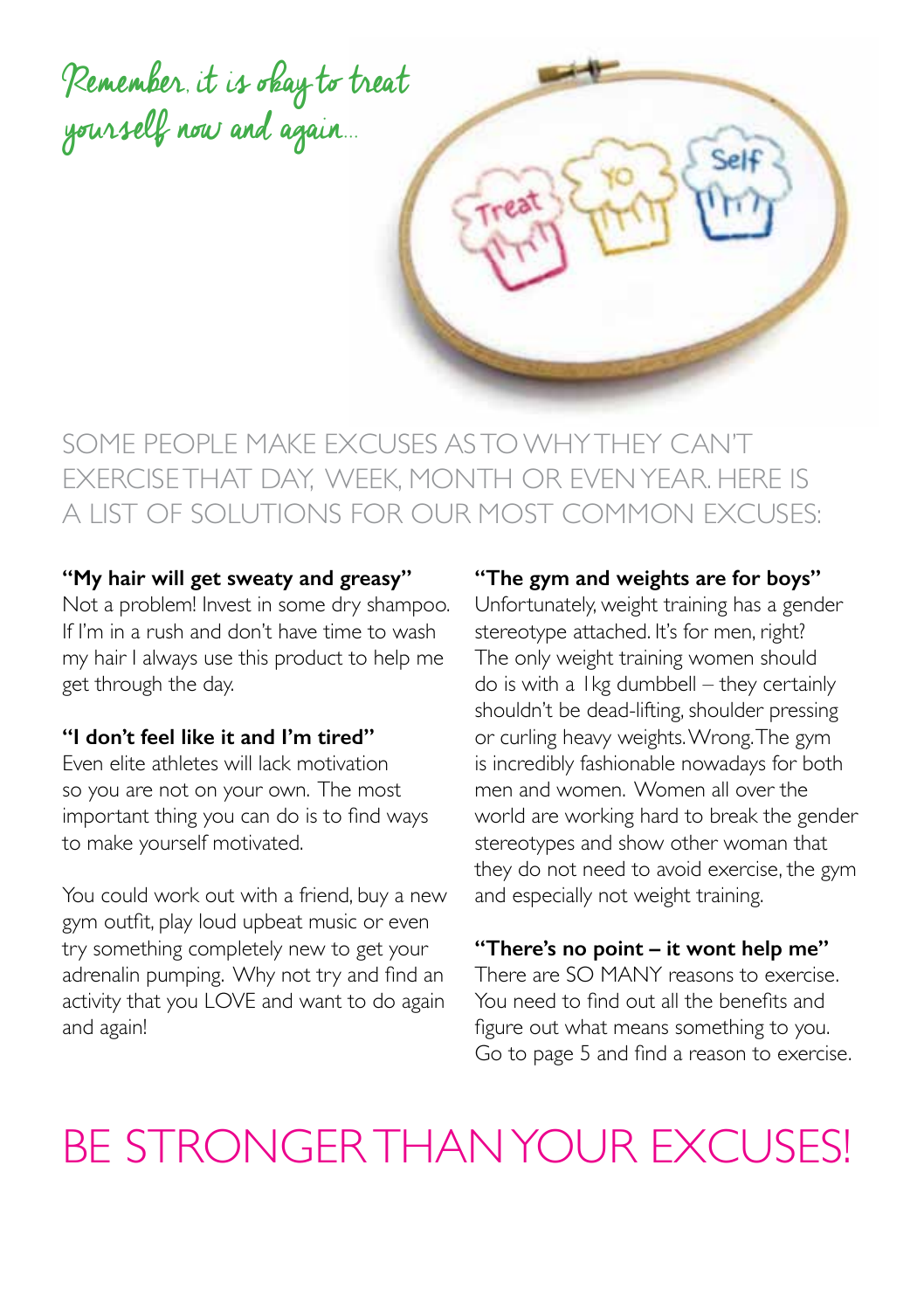**my goals** revisited

Have a look back at the goals you made at the start of your challenge. In the spaces below write a couple of sentences about each goal and how you think you have progressed towards your goal.

Was there anything you would have done differently? Did you enjoy having short term challenges to work towards? Did you feel motivated to achieve your goals? Could you set yourself goals outside of the school environment?

| Ī                       |  |
|-------------------------|--|
|                         |  |
|                         |  |
|                         |  |
|                         |  |
|                         |  |
|                         |  |
|                         |  |
|                         |  |
|                         |  |
|                         |  |
|                         |  |
|                         |  |
|                         |  |
| $\overline{2}$          |  |
|                         |  |
|                         |  |
|                         |  |
|                         |  |
|                         |  |
|                         |  |
|                         |  |
|                         |  |
|                         |  |
|                         |  |
|                         |  |
|                         |  |
| $\overline{\mathbf{3}}$ |  |
|                         |  |
|                         |  |
|                         |  |
|                         |  |
|                         |  |
|                         |  |
|                         |  |
|                         |  |
|                         |  |
|                         |  |
|                         |  |
|                         |  |
|                         |  |
|                         |  |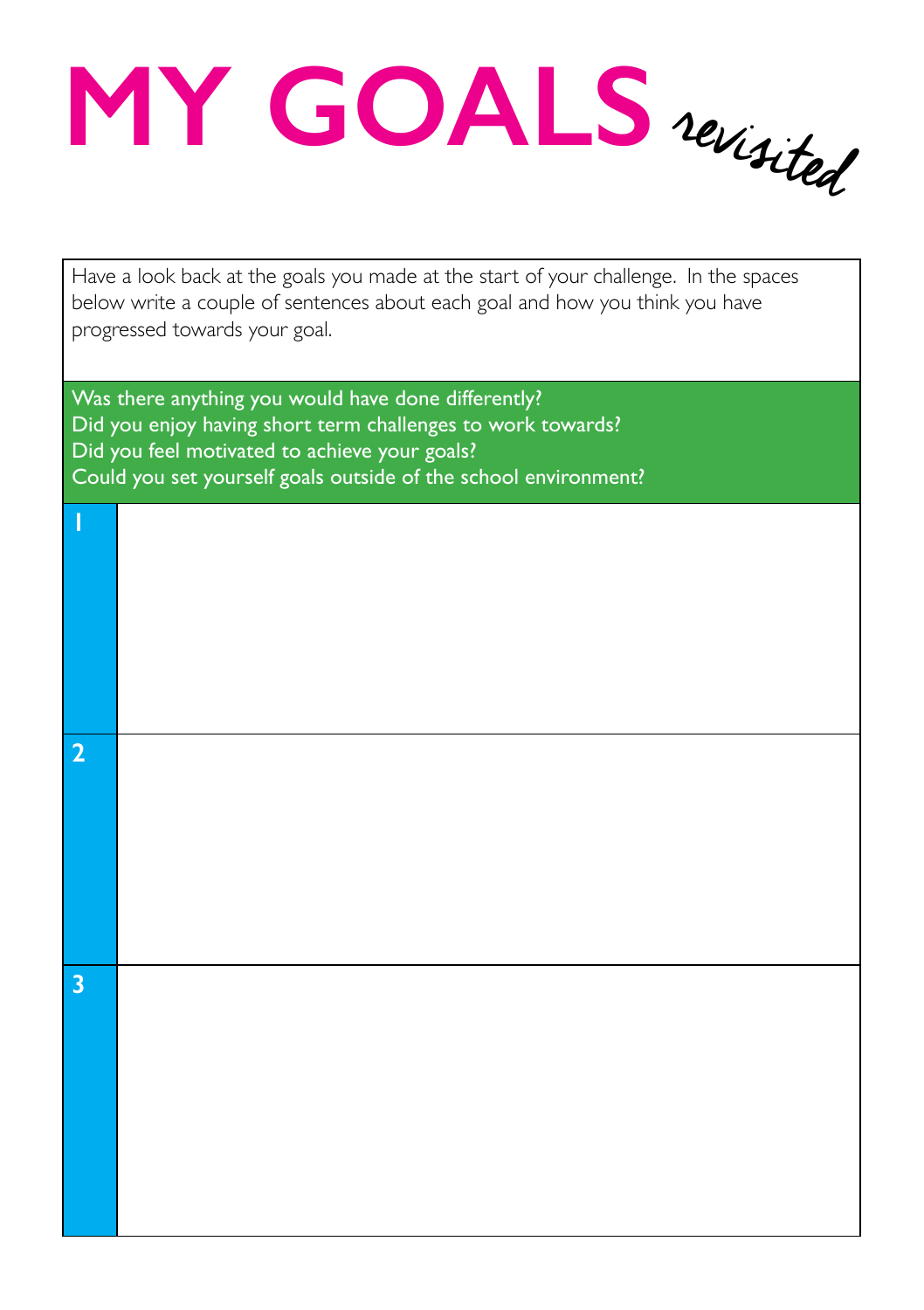

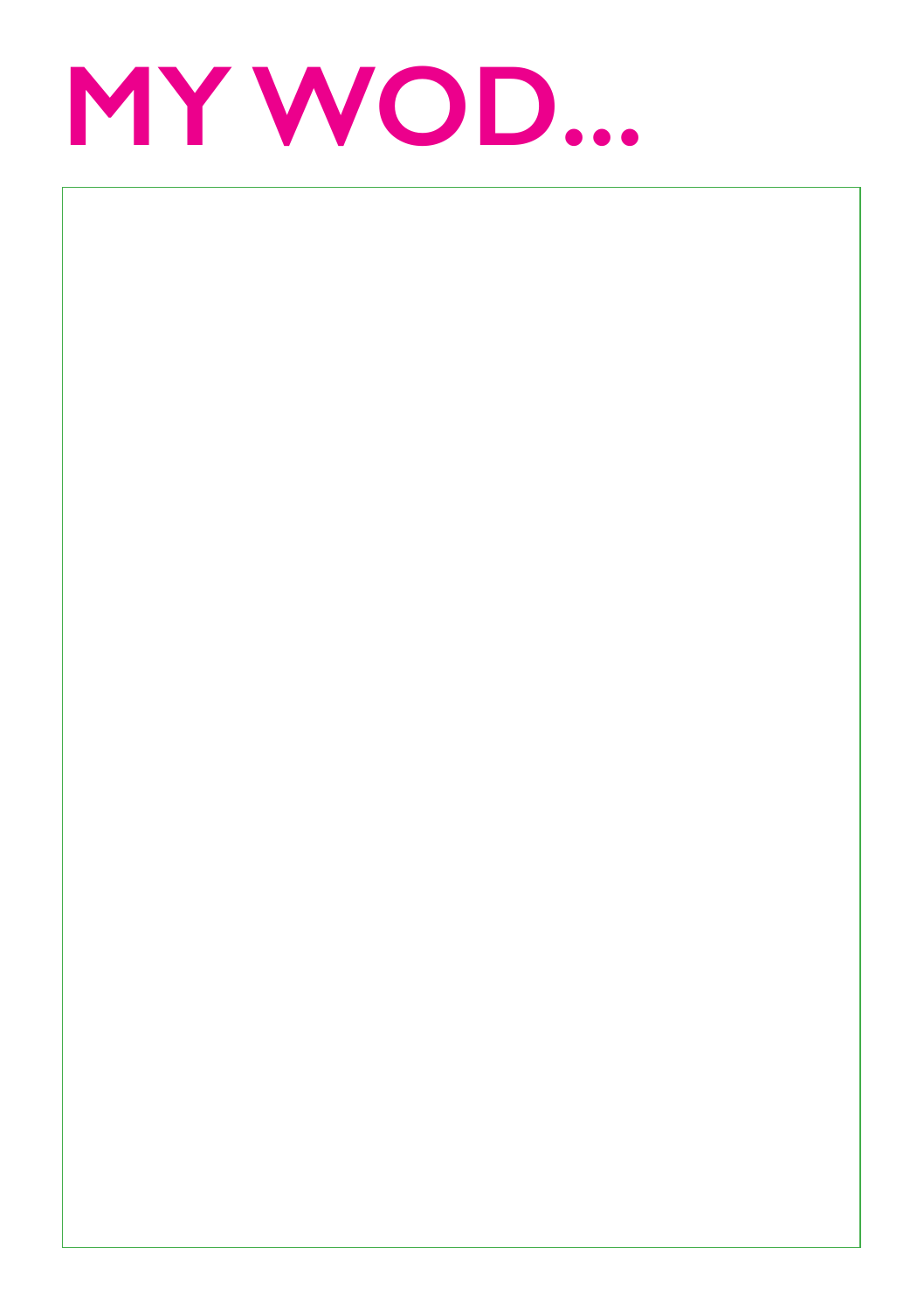# I also know<br>the offside rule.

 $\frac{1}{2}$ 







hitting **Ferred** hitting the ball.